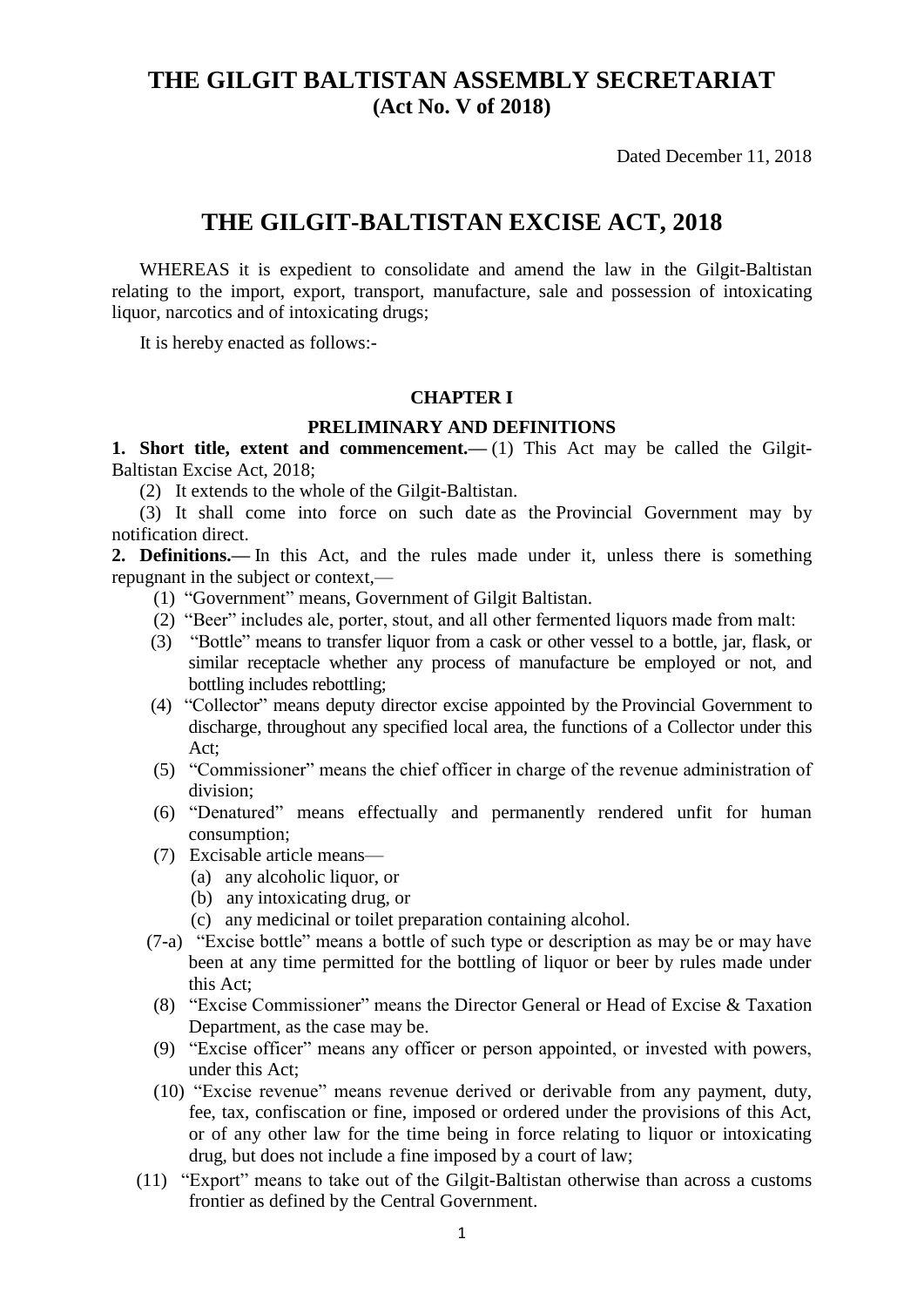- (12) "Police Station" means excise police station specially meant for confiscation/seizure and investigation of prohibited articles under this act.
- (13) "Import" (except in the phrase "import into Pakistan") means to bring into the Gilgit-Baltistan otherwise than across a customs frontier as defined by the Central Government.
- (13-a) "Intoxicant" means any liquor or intoxicating drug;
- (14) "Intoxicating drug" means—
	- (i) the leaves, small stalks and flowering or fruiting tops of the Indian hemp plant (*Cannabis sativa L.),* including all forms known as bhang, sidhi, or ganja;
	- (ii) charas, that is, the resin obtained from the Indian hemp plant, which has not been submitted to any manipulations other than those necessary for packing and transport;
	- (iii) any mixture, with or without neutral materials of any of the above forms of intoxicating drug, or any drink prepared therefrom; and
	- (iv) any other intoxicating or narcotic substance which the Provincial Government may, by notification, declare to be an intoxicating drug, such substance not being opium, coca leaf, or a manufactured drug, as defined in section 2 of the Dangerous Drugs Act, 1930;
	- (15) "Liquor" means intoxicating liquor, and includes all liquids consisting of or containing alcohol; also any substance which the Provincial Government may by notification declare to be liquor for the purposes of this Act;
	- (16) "Magistrate" means any magistrate exercising powers not less than those of magistrate of the second class, or any district excise officer specially authorized in this behalf by the provincial government;
	- (17) "Manufacture" includes every process, whether natural or artificial, by which any intoxicant is produced or prepared and also redistillation and every process for the rectification, reduction, flavouring, blending or colouring of liquor;
	- (18) "Place" includes a building, shop, tent, enclosure, booth, vehicle, vessel, boat and raft;
	- (19) Expressions referring to "sale" include any transfer otherwise than by way of gift;
	- (20) "Spirit" means any liquor containing alcohol obtained by distillation, whether denatured or not;
	- (21) "Tari" means fermented or unfermented juice drawn from any kind of palm tree;
	- (22) "Transport" means to move from one place to another within the Gilgit-Baltistan.
	- (23) "Secretary" means Secretary Excise & Taxation Department Gilgit-Baltistan;

**3. "Country liquor" and "foreign liquor".—** The Provincial Government may by notification declare what, for the purposes of this Act or any portion thereof, shall be deemed to be "country liquor" and "foreign liquor".

**4. Power of Provincial Government to declare limit of sale by retail and by whole sale.—** The Provincial Government may by notification declare with respect either to the whole of the Gilgit-Baltistan or to any local area comprised therein, and as regards purchasers generally or any specified class of purchasers, and generally or for any specified occasion, the maximum or minimum quantity or both of any intoxicant which for the purposes of this Act may be sold by retail and by wholesale.

**4-A.** No License or Pass under this Act, shall be issued to a person who is a Muslim.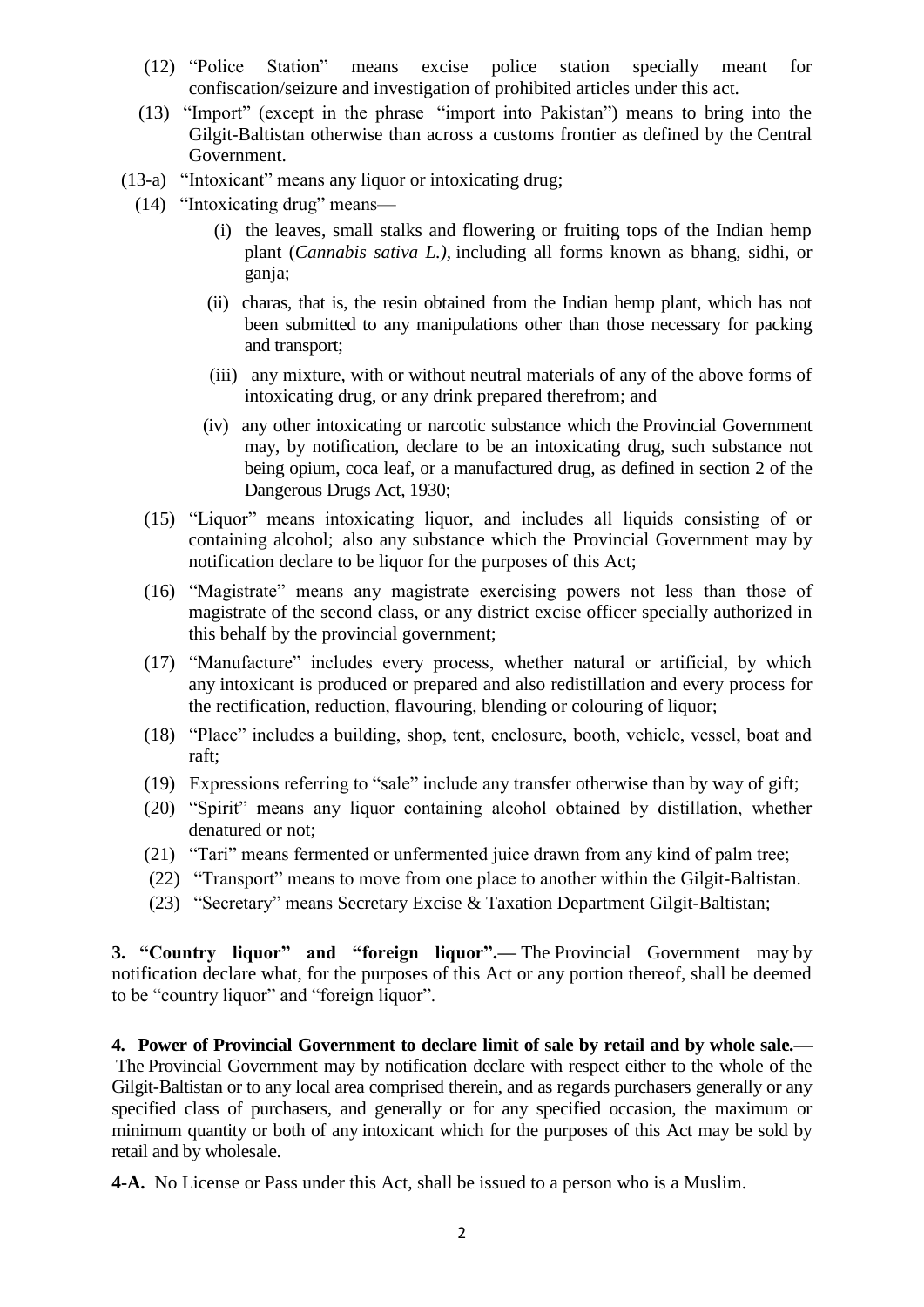**5. Power to limit application of notifications, permits, etc., made under this Act.—** Where under this Act any notification is made, any power conferred, any appointment made or any license, pass or permit granted, it shall be lawful to direct:-

- (a) that it shall apply to the whole of the Gilgit-Baltistan or to any specified local area or areas;
- (b) that it shall apply to all or any specified intoxicant or intoxicants or classes thereof;
- (c) that it shall apply to all or any class or classes of persons or officers;
- (d) that it shall be in force only for some special period or occasion.

**6. Saving of enactments.—** Save as provided by the Schedule, nothing contained in this Act shall affect the provisions of the Sea Customs Act, 1878, the Cantonments Act, 1910, or the Indian Tariff Act, 189[4](http://punjablaws.gov.pk/laws/24.html#_ftn34)**]** , or any rule or order made there under.

#### **CHAPTER II**

#### **ESTABLISHMENT AND CONTROL**

**7. Superintendence and control of the excise administration and excise officers.—** (a) Subject to the control of the Provincial Government and unless the Provincial Government shall by notification otherwise direct, the general superintendence and administration of all matters relating to excise shall vest in the Secretary.

 (b) Subject to the general superintendence and control of the Secretary Excise and unless the Provincial Government shall by notification otherwise direct, the Excise Commissioner shall control all other Excise officers in his division.

 (c) Subject as aforesaid and to the control of the Excise Commissioner and unless the Provincial Government shall by notification otherwise direct, the Collector shall control all other excise officers in his district.

**8. Excise Commissioner.—** The Provincial Government may by notification delegate Excise Commissioner with all or any of the powers conferred on the Secretary Excise by this Act.

**9. Other classes of excise officers.—** (a) There shall be such other classes of excise officer's/official's as the Provincial Government may by notification declare, and the Provincial Government may appoint as many persons as it deems fit to be excise officers of these classes.

 (b) **Their Powers.—** The Provincial Government shall by notification declare what powers under this act shall be exercised by excise officers of each class.

 (c) **Mode of conferring powers.—** In conferring powers under this Act, the Provincial Government may empower persons by name or in virtue of their office or classes of officials generally by their official titles.

**10. Power to invest persons with special powers under this Act.—** The Provincial Government may by notification invest any excise officer, with power to perform all or any of the functions of a police officer under this Act, and such person shall in the exercise of these functions be deemed to be a police officer and investigate all cases under the purview of this act.

**11. Local limits of jurisdiction.—** The jurisdiction of the Secretary excise and of the Excise Commissioner shall extend to the Gilgit-Baltistan, the jurisdiction of Commissioners shall extend to their divisions and the jurisdiction of Collectors and other excise officers shall, unless the Provincial Government shall otherwise direct, extend to the districts in which they are for the time being employed.

**12. Delegation.—** (a) The Provincial Government may by notification delegate to the Secretary Excise, the Excise Commissioner or Commissioner all or any of its powers under this Act, except the powers conferred by sections 13, 20, 21, 30, 55 and 57 of this Act.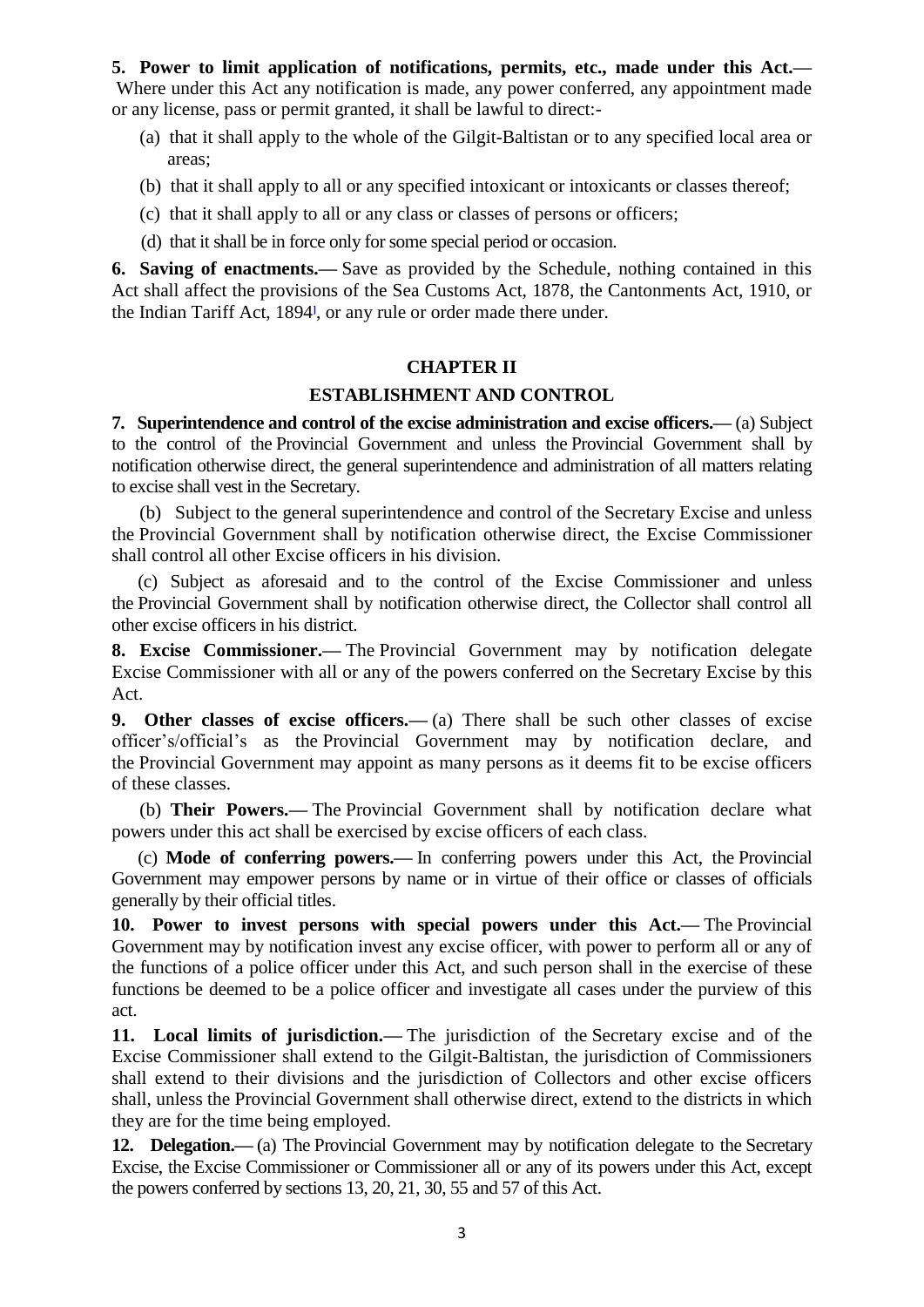(b) The Provincial Government may by notification permit the delegation by the Secretary excise, Commissioner or Collector to any person or class of persons specified in such notification of any powers conferred by this Act or exercised in respect of excise revenue under any Act for the time being in force.

13. Appeal.— Chief Court shall be the appellate forum for appellants against the decisions of Secretary E&T, who shall decide the appeals against DG/Director or Deputy Director E&T , as the case may be-

Provided that no order under this section shall be passed unless the appellant is afforded an opportunity of being heard.

**14. Revision.—** (a) The Excise Commission may at any time revise any order passed by any excise officer subordinate to it.

 (b) A Commissioner or Collector may call for the record of any case pending before, or disposed of by, any excise officer subordinate to him, and if he is of opinion that the proceedings taken or order made should be modified or reversed, he shall report the case with his opinion thereon for the orders of the Secretary excise:

 Provided that the Secretary excise shall not under this section pass an order revising or modifying any proceeding or order of a subordinate excise officer and affecting any person without giving such person an opportunity of being heard.

#### **CHAPTER III**

#### **IMPORT, EXPORT AND TRANSPORT**

**15. Import, export and transport of intoxicants.—** No intoxicant shall be imported, exported or transported except—

- (a) After payment of any duty to which it may be liable under this Act or execution of a bond for such payment, and
- (b) in compliance with such conditions as the Provincial Government may impose.

**16. Power of Provincial Government to prohibit import, export and transport of intoxicants.—** The Provincial Government may, by notification—

- (a) Prohibit the import or export of any intoxicant into or from the Gilgit-Baltistan or any part thereof; or
- (b) Prohibit the transport of any intoxicant.

**17. Passes necessary for import, export and transport.—** Except as otherwise provided by any rule made under this Act, no intoxicant exceeding such quantity as the Provincial Government may prescribe by notification shall be imported, exported or transported except under a pass issued under the provisions of the next following section:

 Provided that in the case of duty-paid foreign liquor such passes shall be dispensed with, unless the Provincial Government shall by notification otherwise direct:

 Provided, further, that on such conditions as may be determined by the Secretary excise, a pass granted under the excise law in force in another province may be deemed to be a pass granted under this Act.

**18. Grant of passes for import, export and transport.—** Passes for the import, export or transport of intoxicants may be granted by the Collector:

 Provided that passes for the import and export of such intoxicants as the Secretary excise may from time to time determine shall be granted only by the Secretary excise.

## **CHAPTER IV MANUFACTURE, POSSESSION AND SALE**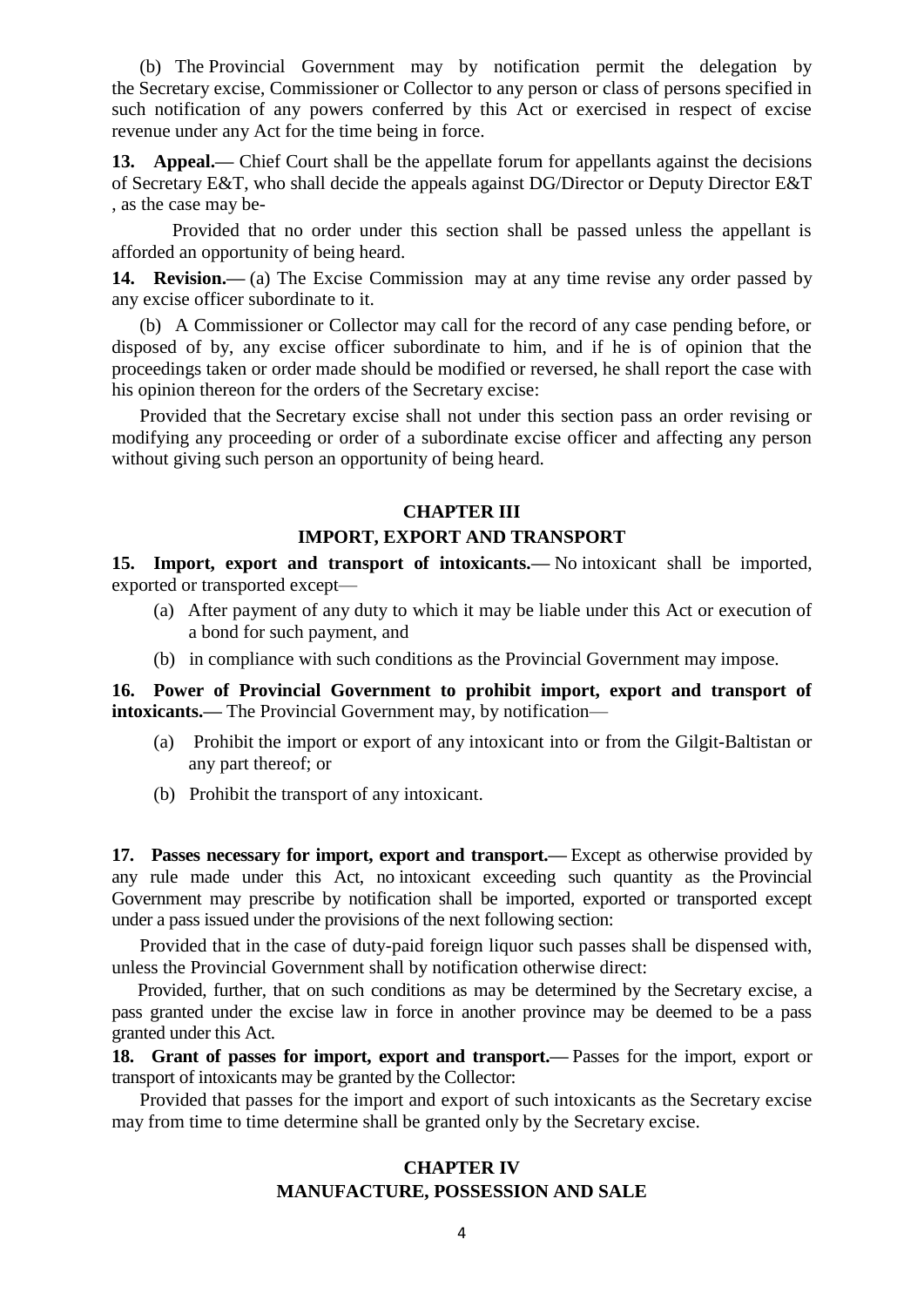### *A*—*Manufacture*

# **19. Manufacture of intoxicants prohibited except under the provisions of this Act.—**

(1) (a) No intoxicant shall be manufactured or collected:

- (b) no hemp plant shall be cultivated;
- (c) no tari-producing tree shall be tapped;
- (d) no tari shall be drawn from any tree; and
- (e) no person shall use, keep or have in his possession any materials, still, utensils, implement or apparatus whatsoever for the purpose of manufacturing any intoxicant other than tari;

except under the authority and subject to the terms and conditions of a license granted in that behalf by the Collector.

 (2) No distillery or brewery shall be constructed or worked except under the authority and subject to the terms and conditions of a license granted in that behalf by the Secretary excise under section 20.

**20. Establishment or licensing of distilleries and breweries.—** The Secretary excise, subject to such restrictions or conditions as the Provincial Government may impose, may—

- (a) establish a distillery in which spirit may be manufactured under a license granted under section 19;
- (b) discontinue any distillery so established;
- (c) license the construction and working of a distillery or brewery;
- (d) make rules regarding—
	- (1) the granting of licenses for distilleries, stills or breweries;
	- (2) the security to be deposited by the licensee of a distillery or brewery;
	- (3) the period for which the license shall be granted;
	- (4) the inspection, examination of such distillery or brewery and the warehouses connected therewith and of the spirit therein;
	- (5) the management and working of distillery or brewery;
	- (6) the form of accounts to be maintained and the returns to be submitted by the licensee;
	- (7) the up-keep of buildings and plant;
	- (8) the size and description of stills, and other plant;
	- (9) the manufacture, storing and passing out of spirit, and the contents of passes;
	- (10) the prices to be charged by the licensee; and
	- (11) any other matters connected with the working of distilleries or breweries.

**21. Establishment or licensing of warehouses.—** The Secretary excise, subject to such restrictions or conditions as the Provincial Government may impose, may—

- (a) establish or license a warehouse wherein any intoxicant may be deposited and kept without payment of duty;
- (b) discontinue any warehouse so established.

**22. Removal of intoxicant from distillery, etc.—** No intoxicant shall be removed from any distillery, brewery, warehouse, or other place of storage established or licensed under this Act, unless the duty (if any) payable under Chapter V has been paid or a bond has been executed for the payment thereof.

## *B—Possession*

23. Possession of intoxicants.—(1) No person shall have in his possession any quantity of any intoxicant in excess of such quantity as the Provincial Government has, under section 4, declared to be the limit of retail sale, except under the authority and in accordance with the terms and conditions of—

- (a) a license for the manufacture, sale or supply of such article; or
- (b) in the case of intoxicating drugs, a license for the cultivation or collection of the plants from which such drugs were produced; or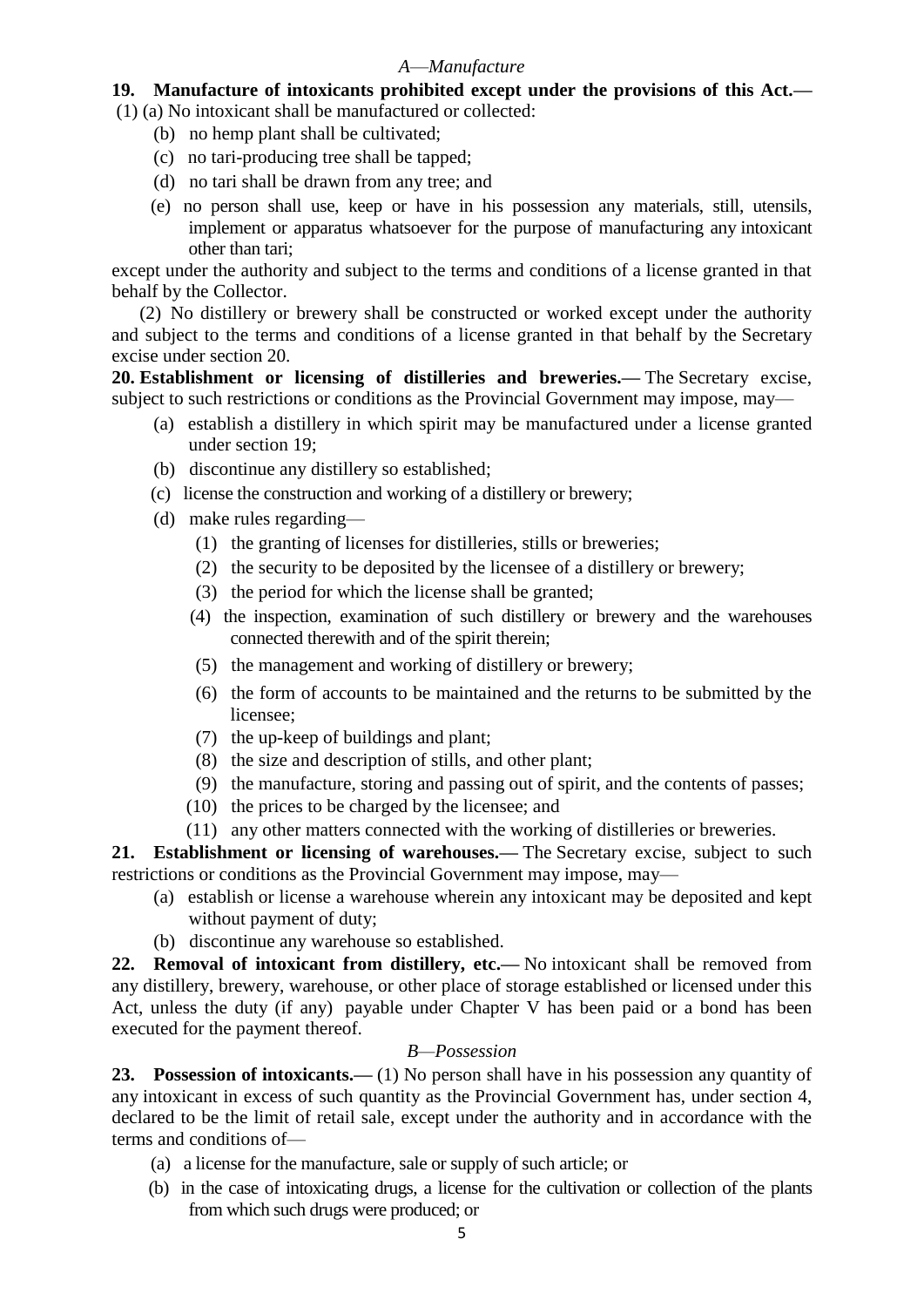- (c) a permit granted by the Collector in that behalf.
- (2) **Exceptions.—** Sub-section (1) shall not apply to—
	- (a) any intoxicant in the possession of any excise officer, common carrier or warehouse man as such; or
	- (b) any foreign liquor, which has been purchased by any person for his *bona fide* private consumption.

 (3) A licensed vendor shall not have in his possession at any place, other than that authorized by his license, any quantity of any intoxicant in excess of such quantity as the Provincial Government has under section 4 declared to be the limit of sale by retail, except under a permit granted by the Collector in that behalf.

 (4) **Prohibition and restriction of possession of intoxicants in certain cases.—** Notwithstanding anything contained in this Act or any other law for the time being in force, the Provincial Government may, by notification, prohibit the possession or consumption of any intoxicant in respect of any person or persons or any class or classes of persons or restrict such possession or consumption in respect of any person or persons or any class or classes of persons by such conditions as it may prescribe].

**24. Prohibition of possession of intoxicant, unlawfully manufactured, imported, etc.—** No person shall have in his possession any quantity of any intoxicant, knowing the same to have been unlawfully imported, transported, manufactured, cultivated or collected, or knowing the prescribed duty not to have been paid thereon.

#### *C—Sale*

**25. Sale of intoxicants.—** No liquor shall be bottled for sale and no intoxicant shall be sold, except under the authority and subject to the terms and conditions of a license granted in that behalf:

Provided that—

 (1) a person licensed under section 19 to cultivate the hemp plant may sell without a license those portions of the plant from which any intoxicating drug can be manufactured to any person licensed under this Act to deal in the same or to any officer whom the Secretary excise may appoint in this behalf;

 (2) a person having the right to the tari drawn from any tree may sell the same without a license to a person licensed to manufacture or sell tari under this Act;

 (3) on such conditions as the Secretary excise may determine, a license for sale under the excise law for the time being in force in other parts of Pakistan may be deemed to be a license granted in that behalf under this Act;

 (4) nothing in this section applies to the sale of any foreign liquor lawfully procured by any person for his private use and sold by him or on his behalf or on behalf of his representative in interest upon his quitting a station or after his decease.

**26. Grant of lease of manufacture etc.—** (1) The Provincial Government may lease to any person, on such conditions and for such period as it may deem fit, the right—

- (i) of manufacturing or of supplying by wholesale or of both, or
- (ii) of selling by wholesale or by retail, or
- (iii) of manufacturing or of supplying by wholesale, or of both, and of selling by retail,

any country liquor or intoxicating drug within any specified local area.

 (2) The Collector shall grant to a lessee under sub-section (1) a license in the term of his lease; and, when there is no condition in the lease which prohibits sub-letting, may, on the application of the lessee, grant a license to any sub-lessee approved by the Collector.

**27. Manufacture and sale of liquor in Military Cantonments.—** Within the limits of any military cantonment, and within such distance from those limits as the Central Government in any case may prescribe, no license for the manufacture or sale of liquor and no lease of the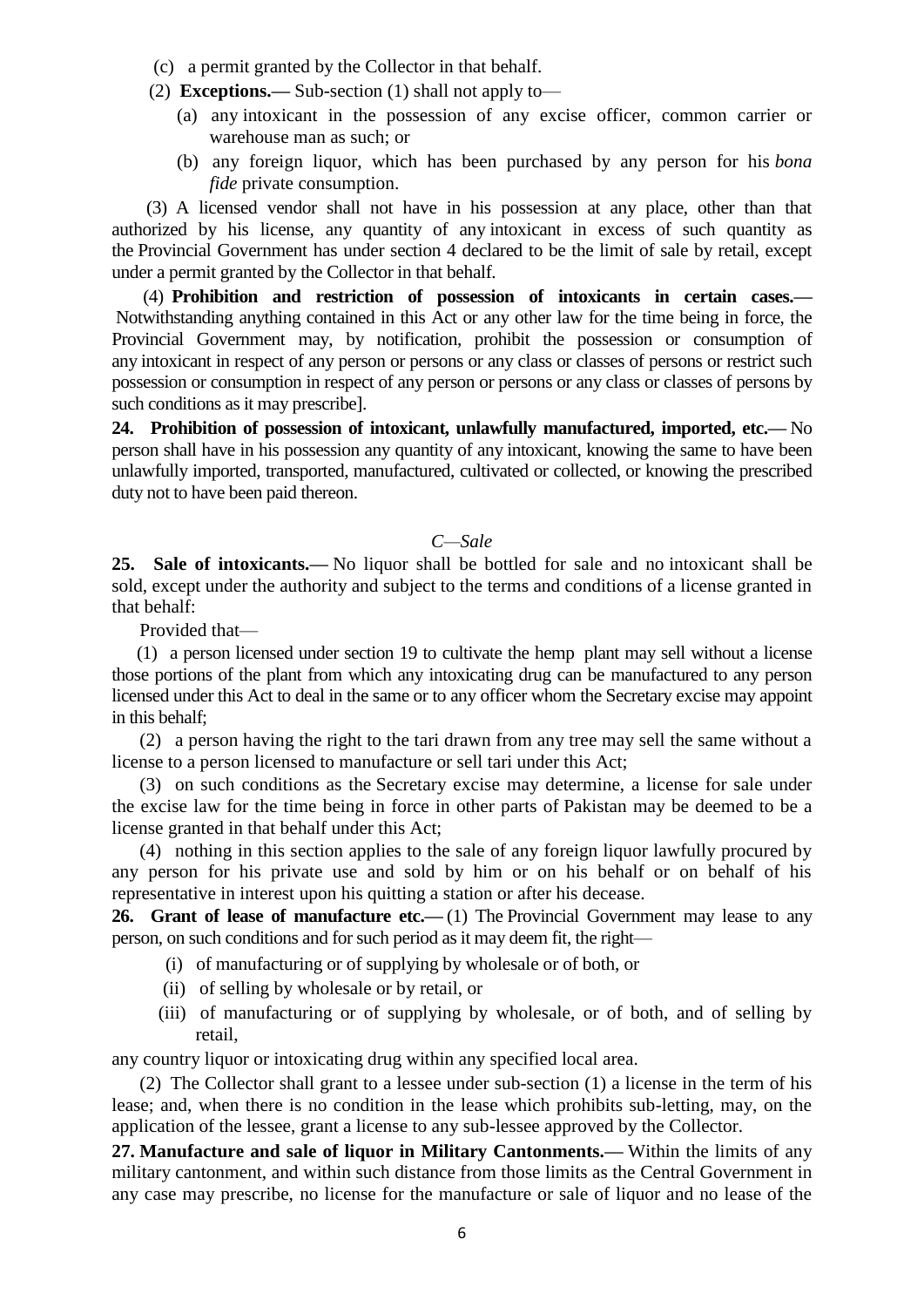retail vend of liquor, such as described in section 26, shall be granted unless with the consent of the Commanding Officer.

**28. Prohibition of sale to person under the age of eighteen years.—** No licensed vendor and no person in the employ of such vendor or acting on his behalf shall sell or deliver any liquor or intoxicating drug to any person apparently under the age of eighteen years whether for consumption by such person or by another person and whether for consumption on or of the premises of such vendor.

**29. Prohibition on employment of children under the age of 18 years and of women.—** (1) No person who is licensed to sell foreign liquor or country spirit for consumption on his premises shall, during the hours in which such premises are kept open for business, employ or permit to be employed, either with or without remuneration, any child under the age of sixteen years in any part of such premises in which such liquor or spirit is consumed by the public.

 (2) No person who is licensed to sell foreign liquor or country spirit for consumption on his premises, shall, without the previous permission in writing of the collector, during the hours in which such premises are kept open for business employ or permit to be employed, either with or without remuneration, any woman in any part of such premises in which liquor is consumed by the public.

 (3) Every permission granted under sub-section (2) shall be endorsed on the license, and may be modified or withdrawn.

## **CHAPTER V**

## **DUTIES AND FEES**

**30. Duty on excisable articles.—** A duty at such rate or rates as the Provincial Government shall direct, may be imposed, either generally or for any specified local area, on any excisable article—

- (a) imported, exported or transported in accordance with the provisions of section 15; or
- (b) manufactured or cultivated under any license granted under section 19; or
- (c) manufactured in any distillery established, or any distillery or brewery licensed under section 20;

Provided as follows:-

 (i) duty shall not be so imposed on any article which has been imported into Pakistan and was liable on importation to duty under the Indian Tariff Act, 1894, or the Sea Customs Act, 1878.

 *Explanation*— Duty may be imposed under this section at different rates according to the places to which any excisable article is to be removed for consumption, or according to the varying strengths and quality of such article.

**31. Manner in which duty may be levied.—** Subject to such rules regulating the time, place and manner as the Secretary excise may prescribe, such duty shall be levied rateably on the quantity of excisable article imported, exported, transported, collected or manufactured in, or issued from, a distillery, brewery or warehouse:

Provided that duty may be levied—

- (a) on intoxicating drugs by an acreage rate levied on the cultivation of the hemp plant, or by a rate charged on the quantity collected;
- (b) on spirit or beer manufactured in any distillery established, or any distillery or brewery licensed, under this Act, in accordance with such scale of equivalents calculated on the quantity of materials used, or by the degree of attenuation of the wash or wort, as the case may be, as the Provincial Government may prescribe;
- (c) on tari, by a tax on each tree from which the tari is drawn;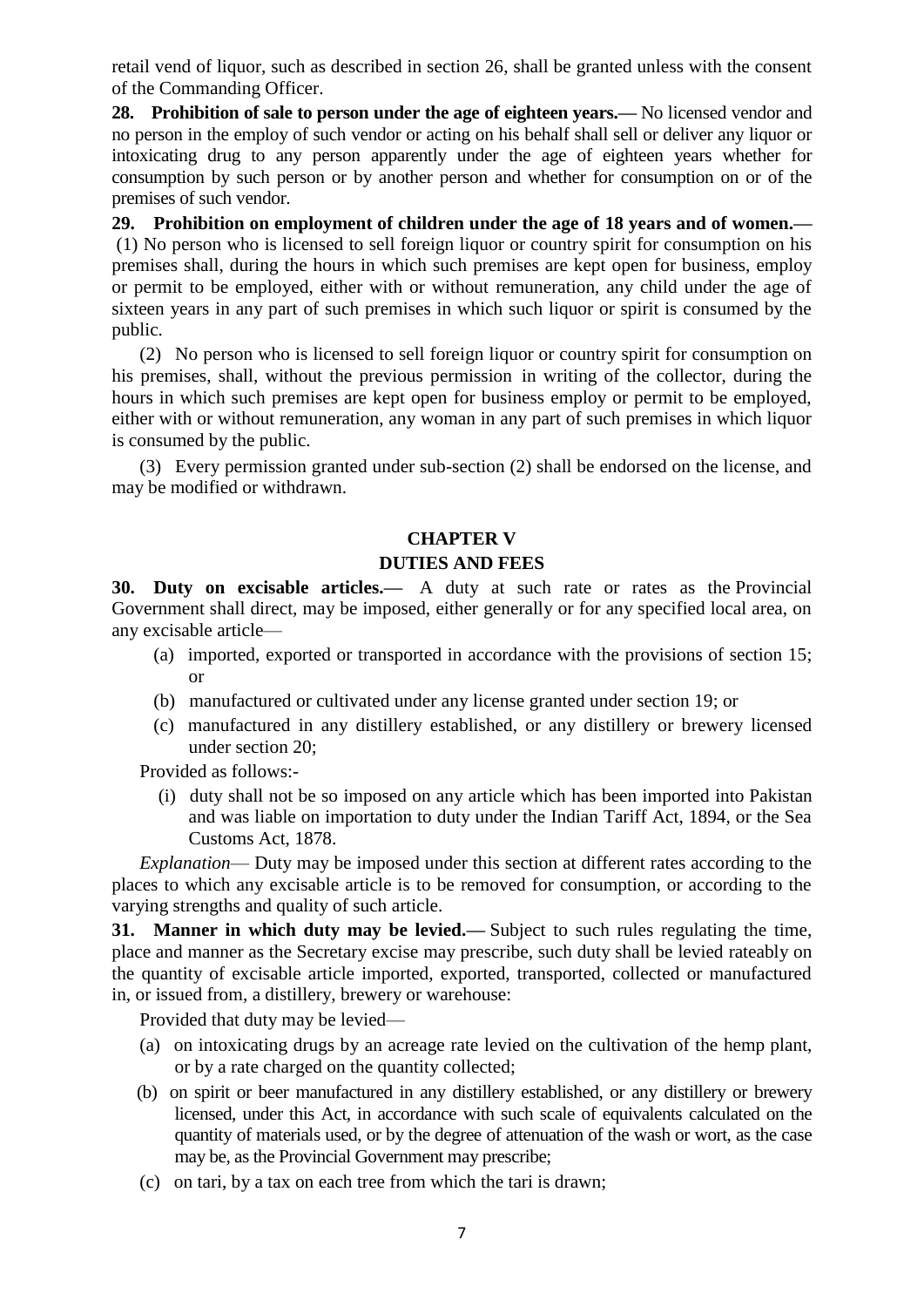Provided further that, where payment is made upon issue of an excisable article for sale from a warehouse established or licensed under section 21(a) it shall be made—

- (a) if the Provincial Government by notification so directs, at the rate of duty which was in force at the date of import of that article, or
- (b) in the absence of such direction by the Provincial Government, at the rate of duty which is in force on that article on the date when it is issued from the warehouse.

**32. Payment for grant of leases.—** Instead of or in addition to any duty leviable under this Chapter, the Provincial Government may accept payment of a sum in consideration of the lease of any right under section 26.

## **CHAPTER VI**

### **LICENSES, PERMITS AND PASSES**

**33. Fees for, terms, conditions and form of, and duration of, licenses, permits and passes.—** (1) Every license, permit or pass granted under this Act or any rules made thereunder shall be granted—

- (a) on payment of such fees, if any,
- (b) subject to such restrictions and on such conditions,
- (c) in such form and containing such particulars,
- (d) for such period,

as the Secretary excise may direct.

 (2) **Security.—** Any authority granting a license under this Act may require the licensee to give such security for the observance of the terms of his license, or to make such deposit in lieu of security, as such authority may think fit.

**34. Grant of licenses for sale.**—(1) Subject to the rules made by the Secretary excise under the powers conferred by this Act, the Collector may grant licenses for the sale of any intoxicant within his district.

 (2) **Ascertainment of Provincial Govt.—** Before any license is granted in any year for the retail sale of liquor for consumption on any premises which have not been so licensed in the preceding year, the Collector shall take such measures, in accordance with rules as prescribed by Provincial Govt.

 (3) A license for sale in more than one district of the Gilgit-Baltistan shall be granted by the Secretary excise only.

**35. Power to cancel or suspend licenses, etc.—** Subject to such restrictions as the Provincial Government may prescribe, the authority granting any license, permit or pass under this Act may cancel or suspend it—

- (a) if it is transferred or sublet by the holder thereof without the permission of the said authority; or
- (b) if any duty or fee payable by the holder thereof be not duly paid; or
- (c) in the event of any breach by the holder of such license, permit or pass or by his servants, or by any one acting on his behalf with his express or implied permission, of any of the terms or conditions of such license, permit or pass; or
- (d) if the holder thereof is convicted of any offence punishable under this Act or any other law for the time being in force relating to revenue, or of any cognizable and non-bailable offence or any offence punishable under the Dangerous Drugs Act, 1930 or, under the Merchandise Marks Act, 1889, or of any offence punishable under sections 482 to 489 (both inclusive) of the Pakistan Penal Code; or
- (e) if the holder thereof is punished for any offence referred to in clause (8) of section 167 of the Sea Customs Acts, 1878; or
- (f) where a license, permit or pass has been granted on the application of the grantee of a lease under this Act, on the requisition in writing of such grantee; or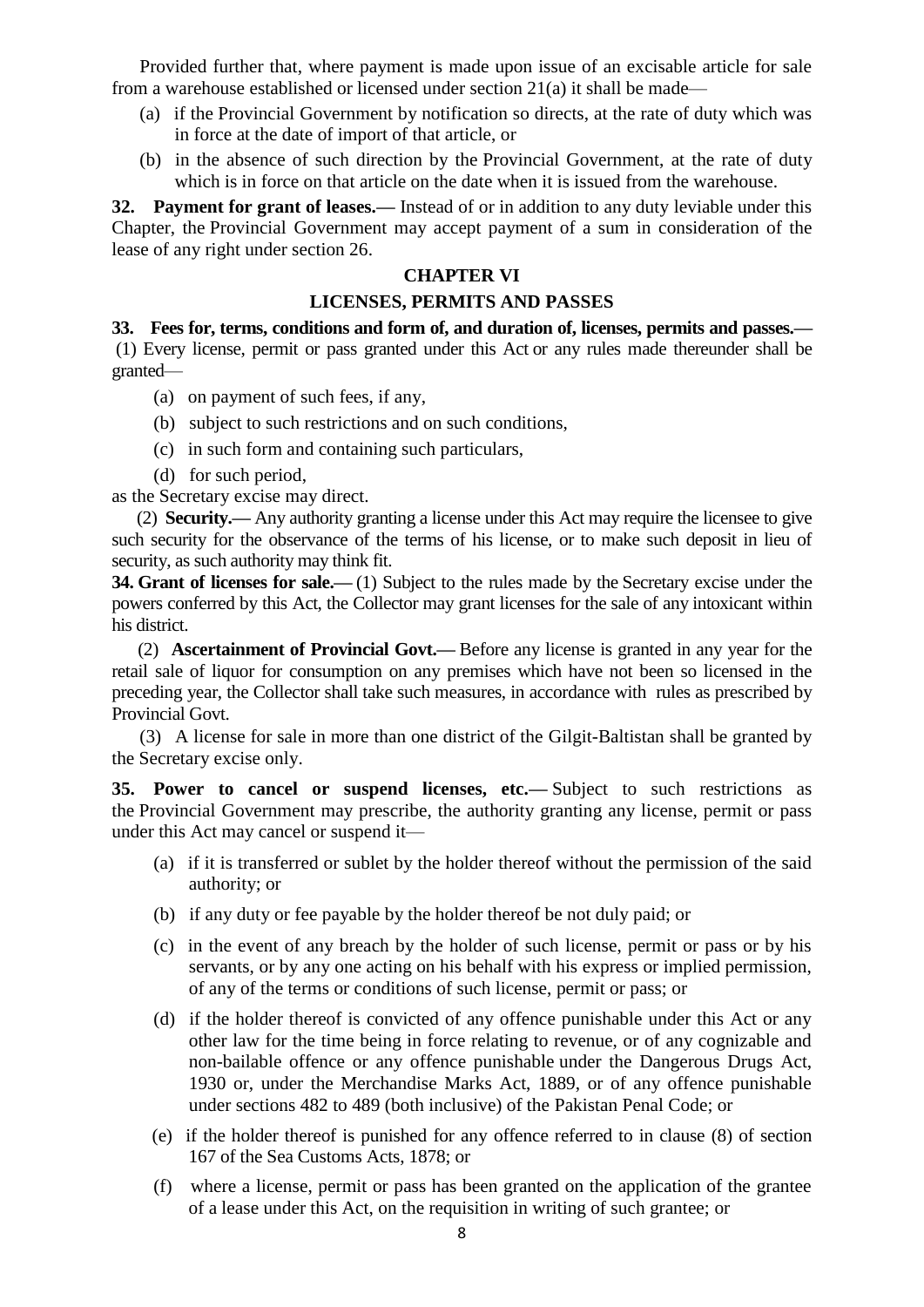(g) at will, if the conditions of the license or permit provide for such cancellation or suspension.

**36. Power to cancel any other license.—** When a license, permit or pass held by any person is cancelled under clauses (a), (b), (c), (d) or (e) of section 35 the authority aforesaid may cancel any other license, permit or pass granted to such person by, or by the authority of the Provincial Government, within the same district under] this Act or under any other law for the time being in force relating to excise revenue or under the Opium Act, 1878 and the Secretary excise may cancel any such license, permit or pass granted to such person in any district to which this Act applies.

**37. Power to recover fee.—** In the case of cancellation or suspension of a license under clauses (a), (b), (c), (d) or (e) of section 35, the fee payable for the balance of the period for which any license would have been current but for such cancellation or suspension, may be recovered from the *ex*-licensee as excise revenue.

**38. Power of Collector to take grants under management or to resell.—** If any holder of a license granted under this Act, or any person to whom a lease has been granted under section 26, makes default in complying with any condition imposed upon him by such license or lease, the Collector may take the grant under management at the risk of the person who has so defaulted or may resell it and recover in the manner laid down in section 59 of this Act any deficiency in price and all expenses of such resale.

**39. No compensation or refund claimable for cancellation or suspension of license, etc., under this section.—** When a license, permit or pass is cancelled or suspended under clauses (a), (b), (c), (d) or (e) of section 35 or under section 36, the holder shall not be entitled to any compensation for its cancellation or suspension, nor to the refund of any fee paid or deposit made in respect thereof.

**40. Power to withdraw licenses.—** (1) Whenever the authority which granted a license, permit or pass under this Act considers that such license, permit or pass should be withdrawn for any cause other than those specified in section 35, it may, on remitting a sum equal to the amount of the fees payable in respect thereof for fifteen days, withdraw the license either—

(a) on the expiration of fifteen days' notice in writing of its intention to do so, or

(b) forth with without notice.

 (2) **Compensation in the case of withdrawal.—** If any license, permit or pass be withdrawn under clause (d) of sub-section (1), in addition to the sum remitted as aforesaid, there shall be paid to the licensee such further sum (if any) by way of compensation as the Secretary excise may direct.

 (3) **Refund of fee or deposit.—** When a license, permit or pass is withdrawn under this section, any fee paid in advance or deposits made by the licensee in respect thereof shall be refunded to him, after deducting the amount (if any) due to the Provincial Government.

**41. Technical irregularities in license, etc.—** (1) No license, permit or pass granted under this Act shall be deemed to be invalid by reason merely of any technical defect, irregularity or omission in the license or in any proceedings taken prior to the grant thereof.

 (2) The decision of the Secretary excise as to what is a technical defect, irregularity or omission shall be final.

**42. No claim in consequence of refusal to renew a license, etc.—** No person to whom a license, permit or pass may have been granted shall be entitled to claim any renewal thereof, and no claim shall lie for damages or otherwise in consequence of any refusal to renew a license, permit or pass on the expiry of the period for which it remains in force.

**43. Surrender of license.—** (1) No holder of a license granted under this Act to sell an intoxicant shall surrender license except on the expiration of one month's notice in writing given by him to the Collector of his intention to surrender the same and on payment of the fee payable for the license for the whole period of which it would have been current but for the surrender: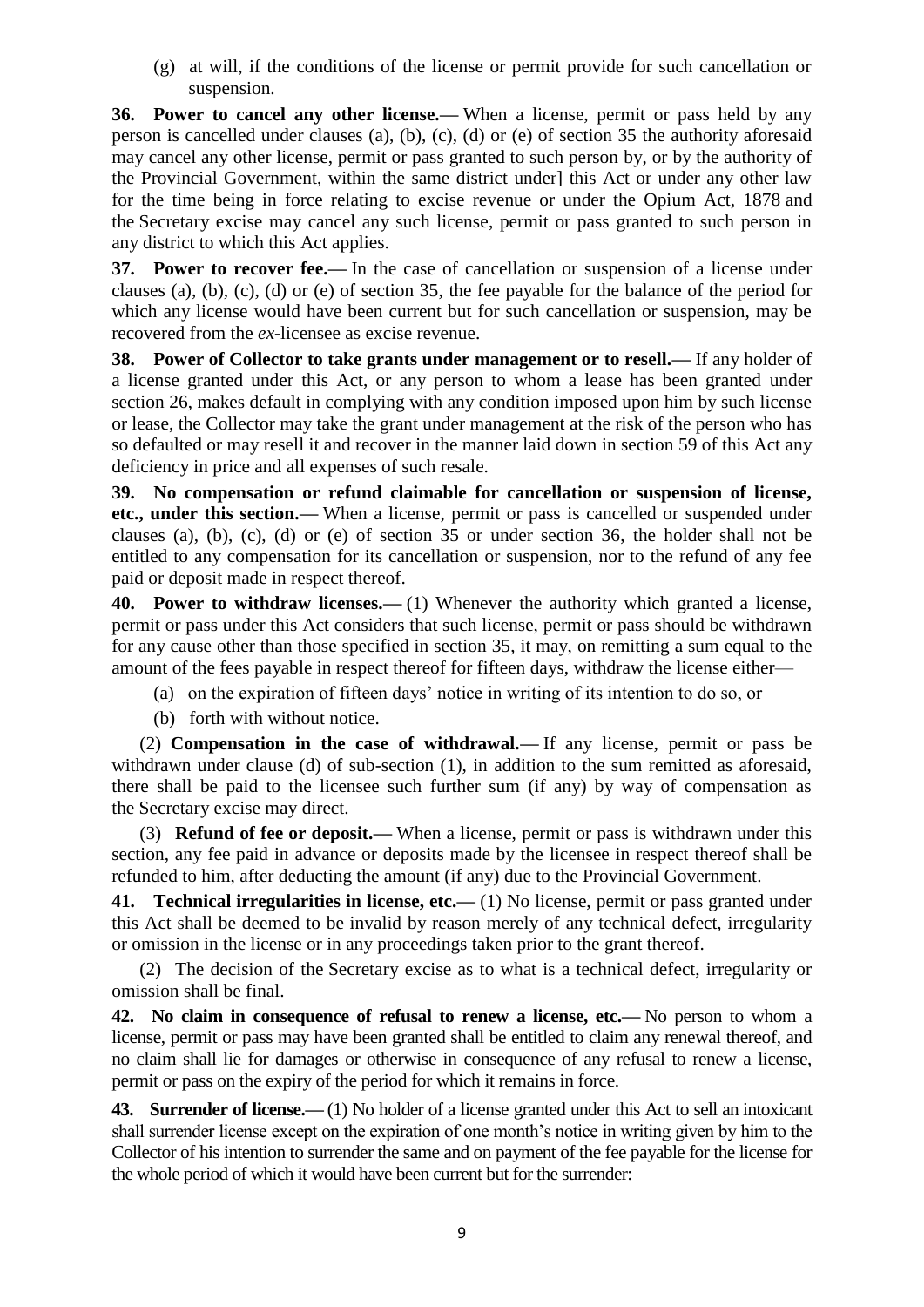Provided that, if the Collector is satisfied that there is sufficient reason for surrendering the license, he may remit to the holder thereof the sum so payable on surrender or any portion thereof.

 (2) Sub-section (1) shall not apply in the case of any license granted under section 26 (2).

*Explanation*— The words "holder of a license" as used in this section includes a person whose tender or bid for a license has been accepted although he may not actually have received the license.

#### **CHAPTER VII**

#### **POWERS AND DUTIES OF OFFICERS, ETC.**

**44. Power to enter and inspect places of manufacture and sale.—** Any excise officer/district excise police officer not below the rank of sub-inspector, as the Provincial Government may prescribe, may—

- (a) enter and inspect, at any time by day or by night, any place in which any licensed manufacturer carries on the manufacture of or stores any intoxicant;
- (b) enter and inspect at any time, within the hours during which sale is permitted, and at any other time during which the same may be open, any place in which any intoxicant is kept for sale by any person holding a license under this Act;
- (c) examine accounts and registers, test, measure or weigh any materials, stills, utensils, implements, apparatus or intoxicant found in that place; and
- (d) seize any accounts, registers, measures, weights or testing instruments which he has reason to believe to be false.

**45. Power of excise officer to investigate offences punishable under this Act.—** (1) The Provincial Government may by notification invest any excise officer/district excise police officer, not below the rank of sub-inspector, with power to investigate any offence punishable under this act, committed within the limits of the area in which the officer exercises jurisdiction.

 (2) Every officer so empowered may within those limits exercise the same powers in respect of such investigations as an officer-in-charge of a police station may exercise in a cognizable case under the provisions of Chapter XIV of the Code of Criminal Procedure, 189[8](http://punjablaws.gov.pk/laws/24.html#_ftn142)**]** .

**46. Powers of arrest, seizure and detention.—** An officer of the excise police, or land revenue department, not below such rank and subject to such restriction as the Provincial Government may prescribe, and any other person duly empowered by notification by the Provincial Government in this behalf, may arrest without warrant any person found committing an offence punishable under section 60, or section 62, and may seize and detain any intoxicant or other article which he has reason to believe to be liable to confiscation under this Act or other law for the time being in force relating to narcotics control; and may detain and search any person upon whom, and any vessel, raft, vehicle, animal, package, receptacle or covering or upon which he may have reasonable cause to suspect any such article to be.

**47. Power of magistrate, excise officer to issue warrant for search or arrest.—** A first class magistrate Excise & Taxation Officer to the Execution of this act having reason to believe that an offence under section 60 or 62 has been, is being, or is likely to be committed, may—

 (a) issue a warrant for the search of any place in which he has reason to believe that any intoxicant still, utensil, implement, apparatus or materials, in respect of which such offence has been is being, or is likely to be committed, are kept or concealed; and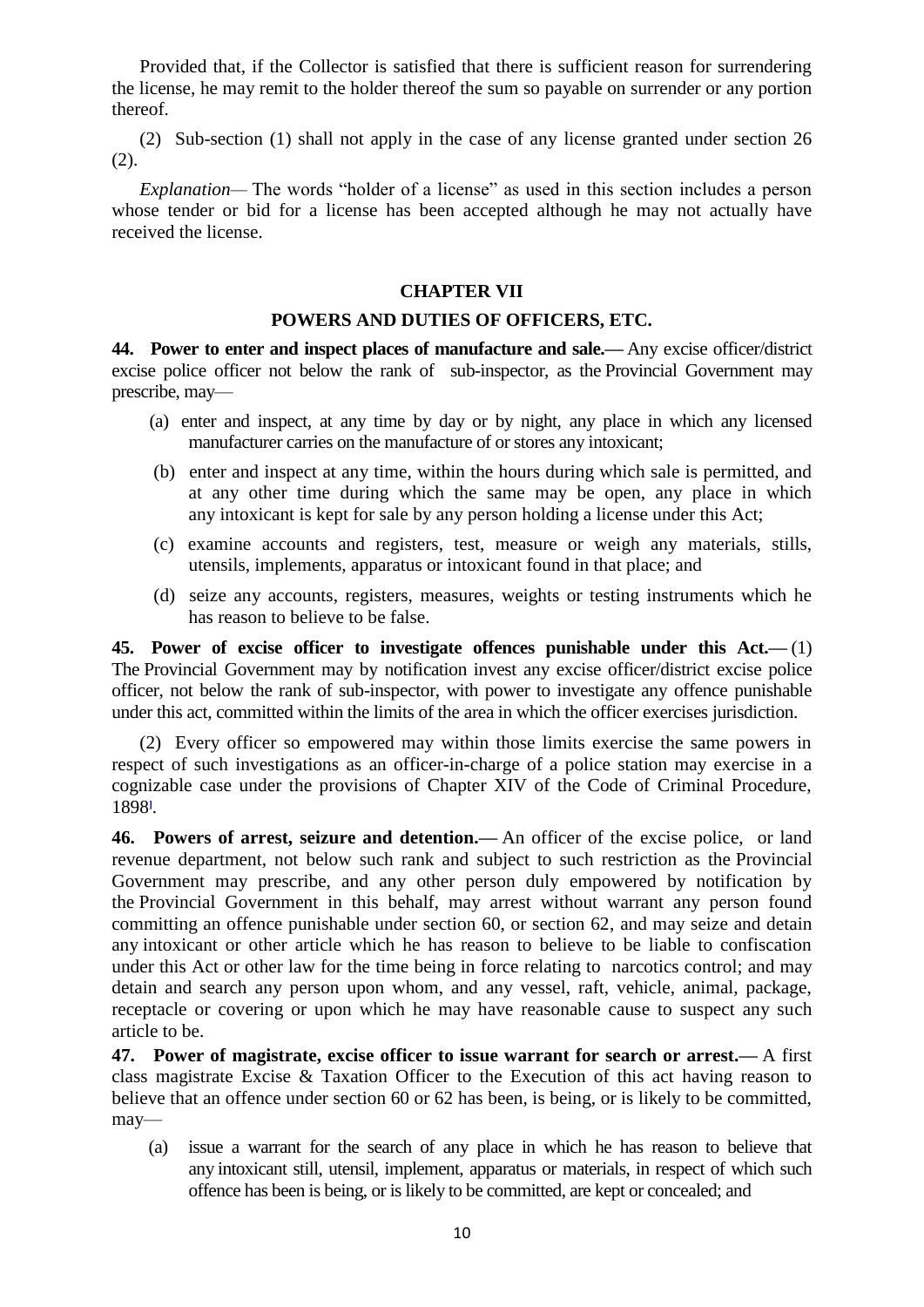(b) issue a warrant for the arrest of any person whom he has reason to believe to have been, to be, or to be likely to be engaged in the commission of any such offence.

**48. Power of excise officer to search without warrant.—** (1) Whenever any excise officer not below such rank as the Provincial Government may by notification prescribe, has reason to believe that an offence punishable under section 60, section 61, section 62, or section 63, has been, is being, or is likely to be committed in any place, and that a search warrant cannot be obtained without affording the offender an opportunity of escape or of concealing evidence of the offence, he may, at any time, by day or night enter and search such a place or vehicle.

 (2) **Further power of seizure, detention, search and arrest.—** Every excise officer as aforesaid may seize anything found in such place which he has reason to believe to be liable to confiscation under this Act, and may detain and search and, if he thinks proper, arrest any person found in such place whom he has reason to believe to be guilty of such offence as aforesaid.

**49. Procedure relating to arrests, searches, etc.—** Save as in this Act otherwise expressly provided, the provisions of the Code of Criminal Procedure, 1898, relating to arrests, detentions in custody, searches, summonses, warrant of arrest, search-warrants, production of persons arrested and investigation of offence shall be held to be applicable to all action taken in these respect under this Act:

Provided that:-

- (1) any offence under this Act may be investigated by an officer empowered under section 45 without the order of a magistrate;
- (2) whenever an excise officer below the rank of Collector makes any arrest, seizure or search he shall, within twenty-four hours thereafter, make a full report of all the particulars of the arrest, seizure or search to his immediate official superior, and shall, unless bail be accepted under section 72, take or send the person arrested or the article seized, with all convenient dispatch to a magistrate for trial or adjudication.

**50. Station house officer (SHO) to aid excise officers.—** All Station House officers (SHOs) of a district police are bound to aid the excise officer in the due execution of this Act, upon request made by such excise officers.

**51. Duty of landholders and others to give information.—** (a) Ever owner or occupier of land and the agent of any owner or occupier of land on which—

 (b) Every lambardar, village headman, village accountant, village watchman, village policeman and every officer employed in the collection of revenue or rent of land on the part of Government or the Court of wards in whose village—

there shall be any manufacture or illegal import or collection of any intoxicant not licensed under this Act, or any unlawful cultivation of any plants from which an intoxicating drug can be produced, shall be bound, in the absence of reasonable excuse, to give notice of the same to a magistrate or to an officer of the excise, police or land revenue department as soon as the fact comes to his knowledge.

**52. Duty of officer in charge of excise police station to take charge of articles seized.—** Every officer-in-charge of a excise police station shall take charge of and keep in safe custody, pending the orders of a magistrate, or of the Collector or of an officer empowered under section 45 (1) to investigate the case, all articles seized under this Act which may be delivered to him, and shall allow any excise officer not below the rank of sub inspector who may accompany such articles to the excise police station, or may be deputed for the purpose by his superior officer to affix his seal to the articles and to take samples of and from them. All samples so taken shall also be sealed with the seal of the officer-in-charge of the excise police station.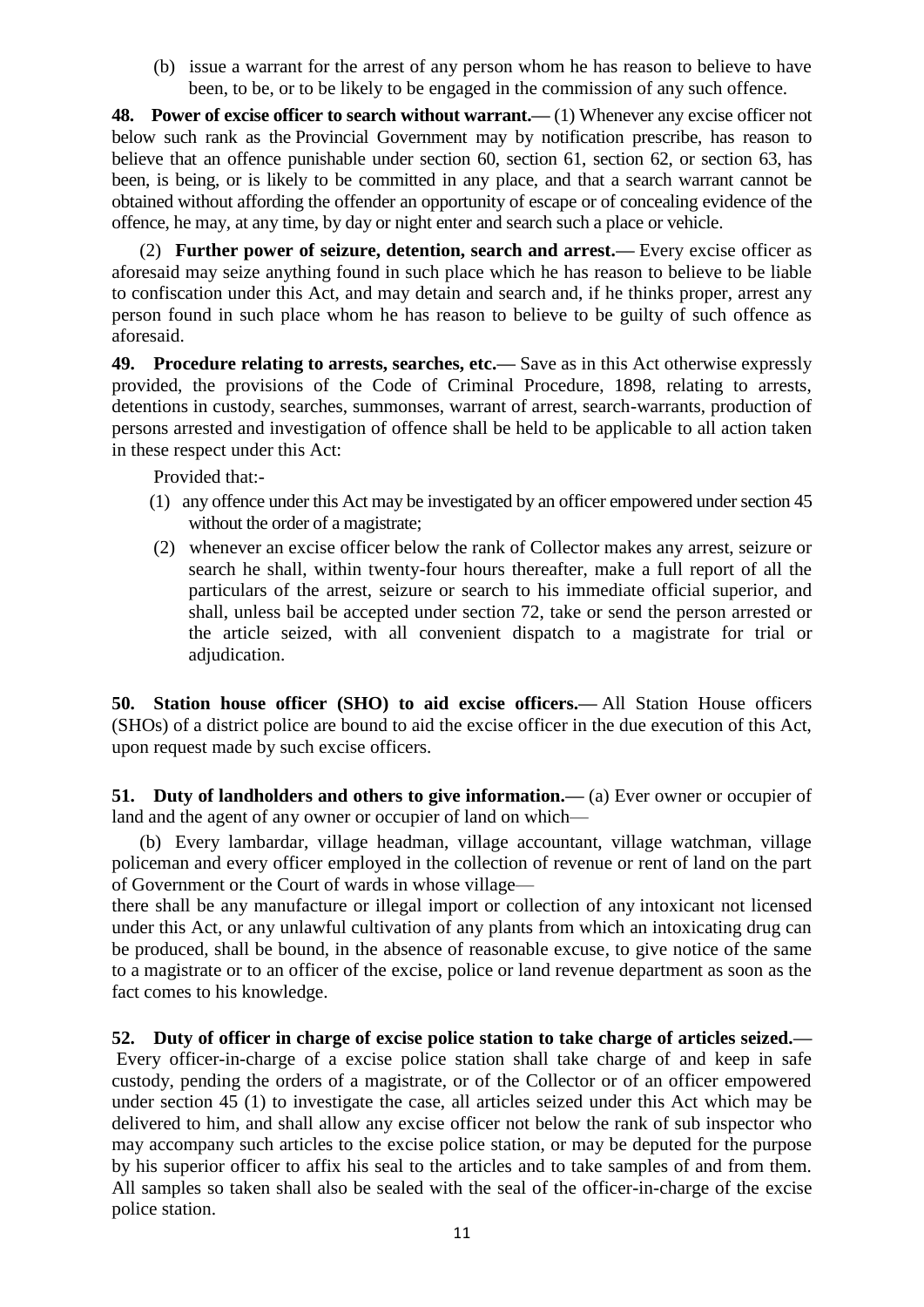**53. Power to close shops for the sake of public peace.—** (1) The Collector/ Magistrate First Class/Excise & Taxation Officer's, by notice in writing to the licensee may require that any shop in which any intoxicant is sold shall be closed at such times or for such period as he may think necessary for the preservation of the public peace.

 (2) If a riot or unlawful assembly is apprehended or occurs in the vicinity of any such shop, a magistrate of any class may require such shop to be kept closed for such period as he may think necessary:

 Provided that where any such riot or unlawful assembly occurs the licensee shall, in the absence of a magistrate, close his shop without any order.

 (3) When any Sub-Divisional Magistrate makes a direction under sub-section (1) or any magistrate makes a direction under sub-section (2), he shall forthwith inform the Collector of his action and his reasons therefor.

## **CHAPTER VIII**

## **GENERAL PROVISIONS**

**54. Measures, weights and testing instruments.—** Every person who manufactures or sells any intoxicant under a license granted under this Act shall be bound—

- (a) to supply himself with such measures, weights and instruments as the Secretary excise may prescribe, and to keep the same in good condition; and
- (b) on the requisition of any excise officer duly empowered by the Collector in that behalf, at any time to measure, weigh or test any intoxicant in his possession in such manner as the said excise officer may require.

**55. Power of Provincial Government to exempt intoxicants from the provisions of the Act.—** The Provincial Government may, by notification, either wholly or partially and subject to such conditions as it may think fit to prescribe, exempt any intoxicant from all or any of the provisions of this Act.

**56. Bar of certain suits.—** No suit shall lie in any civil court against the Provincial Government, any officer or person for damages for any act in good faith done, or ordered to be done, in pursuance of this Act or of any other law for the time being in force relating to the excise revenue.

**57. Powers of Provincial Government to make rules.—** (1) The Provincial Government may, by notification, make rules for the purpose of carrying out the provisions of this Act or any other law for the time being in force relating to excise revenue.

 (2) In particular, and without prejudice to the generality of the foregoing provisions, the Provincial Government may make rules—

- (a) Prescribing the duties of excise officers;
- (b) Regulating the delegation of any powers by the Secretary excise, Commissioner or Collector, under section 12, clause (b);
- (c) Prescribing the time and manner of presenting, and the procedure for dealing with appeals from orders of excise officers;
- (d) Regulating the import, export, transport or possession of any intoxicant or excise bottle and the transfer, price or use of any type or description of such bottle;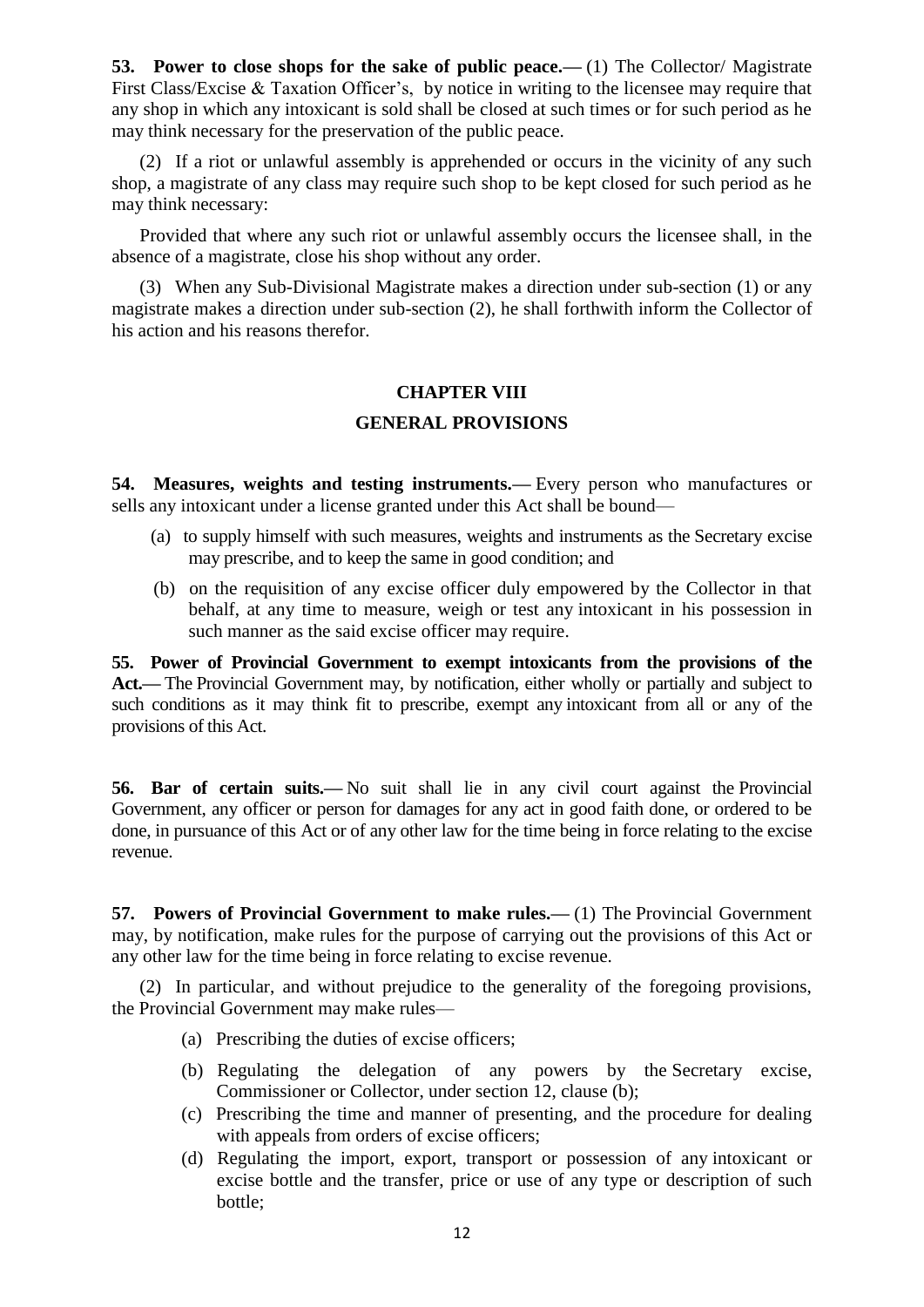- (e) regulating the periods and localities for which, and the persons, or classes of persons, to whom licenses, permits and passes for the vend by wholesale or by retail of any intoxicant may be granted and regulating the number of such licenses which may be granted in any local area;
- (f) Prescribing the procedure to be followed and the matters to be ascertained before any license is granted for the retail vend of liquor for consumption on the premises;
- (g) For the prohibition of the sale of any intoxicant to any person or class of persons;
- (h) Regulating the power of excise officers to summon witnesses from a distance;
- (i) Regulating the grant of expenses to witnesses and compensation to persons charged with offences under this Act and subsequently released, discharged or acquitted;
- (j) For the prohibition of the employment by a license holder of any person or class of persons to assist in his business in any capacity whatsoever;
- (k) For the prevention of drunkenness, gambling and disorderly conduct in or near any licensed premises, and the meeting or remaining of persons of bad character in such premises;

 (l) for the enforcement of prohibition for any person or persons or any class or classes of persons or for restriction of possession or consumption of any intoxicant by any person or persons or any class or classes of persons.

 (3) **Previous publication of rules.—** The power conferred by this section of making rules is subject to the condition that the rules be made after previous publication:

 Provided that any such rules may be made without previous publication if the Provincial Government considers that they should be brought into force at once.

**58. Powers of Provincial Govt to make rules.—** The provincial cabinet may, by notification, make rules—

- (a) regulating the manufacture, supply, storage or sale of any intoxicant including—
	- (i) the character, erection, alteration, repair, inspection, supervision, management and control of any place for the manufacture, supply, storage or sale of such article and the fittings, implements, apparatus and register to be maintained therein;
	- (ii) the cultivation of the hemp plant and the collection of spontaneous growth of such plant and the preparation of any intoxicating drug;
	- (iii) the tapping or drawing of tari from any tari producing tree;
- (b) regulating the bottling of liquor for purposes of sale;
- (c) regulating the deposit of any intoxicant in a warehouse and the removal of any intoxicant from any warehouse of from any distillery or brewery;
- (d) prescribing for the purpose of administering the provisions of this Act, the scale of fees or the manner of fixing the fees payable in respect of any license, permit or pass, whether such license, permit or pass, already subsists or is to be issued afresh or in respect of storing of any intoxicant];
	- (e) regulating the time, place and manner of payment of any duty or fee;
	- (f) prescribing the authority by, the restrictions under and the conditions on which any license, permit or pass may be granted, including provision for the following matters:-
		- (i) the prohibition of the admixture with any intoxicant of any substance deemed to be noxious or objectionable;
		- (ii) the regulation or prohibition of the reduction of liquor by a licensed manufacturer or licensed vendor from a higher to a lower strength;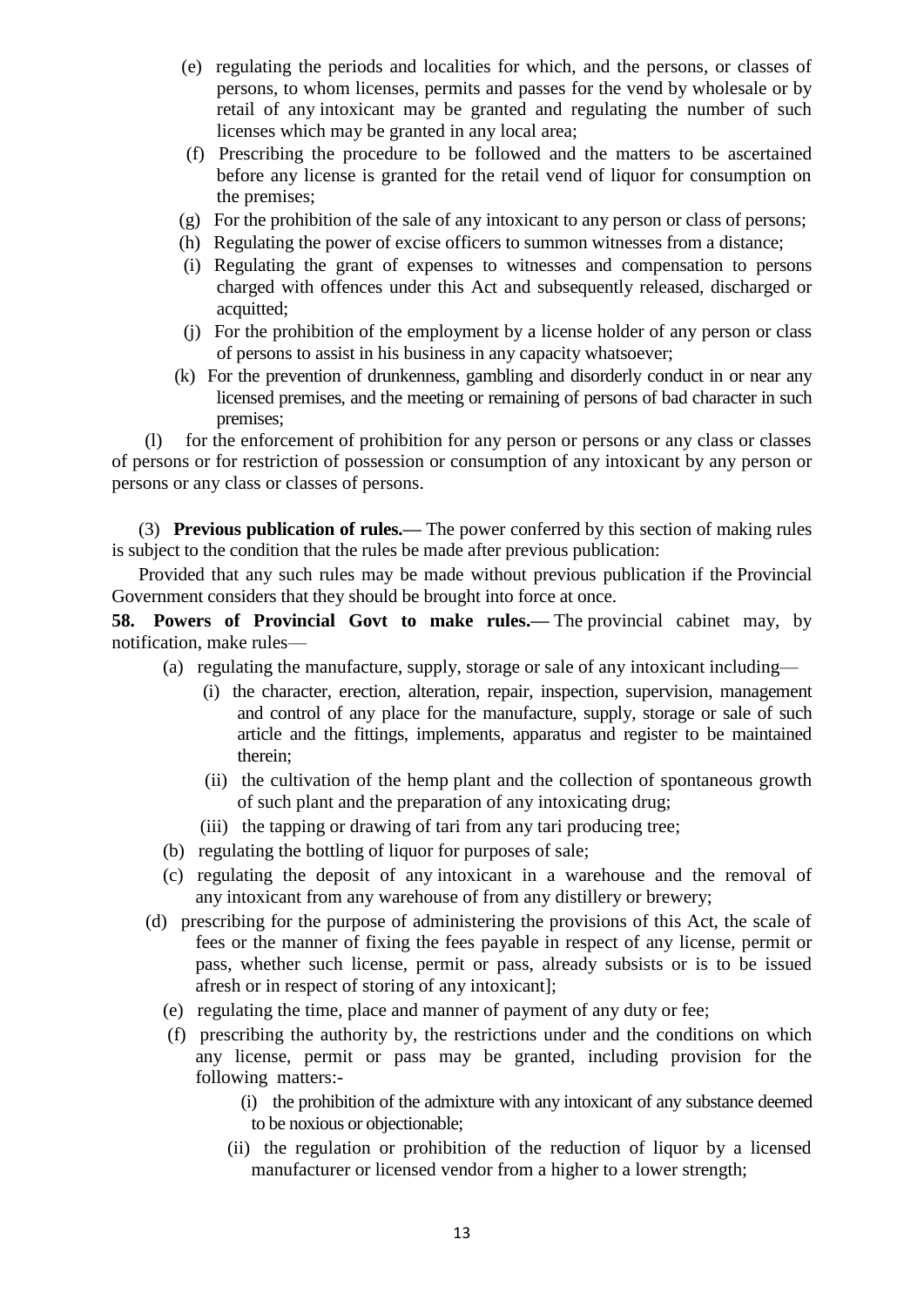- (iii) the fixing of the strength of any intoxicants to be sold, supplied or possessed and the fixing of maximum, or minimum prices or both for their sale;
- (iv) the prohibition of sale of any intoxicant except for cash;
- (v) the fixing of the days and hours during which any licensed premises may or may not be kept open, and the closure of such premises on special occasions;
- (vi) the specification of the nature of the premises in which any intoxicant may be sold, and the notices to be exposed at such premises;
- (vii) the form of the accounts to be maintained and the returns to be submitted by license holders; and
- (viii) the prohibition of regulation of the transfer of licenses;
- $(g)$  (i) declaring the process by which spirit shall be denatured;
	- (ii) for causing spirit to be denatured through the agency or under the supervision of its own officers;
	- (iii) for ascertaining whether such spirit has been denatured;
- (h) providing for the destruction or other disposal of any intoxicant deemed to be unfit for use;
- (i) regulating the disposal of confiscated articles;
- (j) prescribing the amount of security to be deposited by holders of leases, licenses, permits or passes for the performance of the conditions of the same.

## **59. Recovery of dues.—** (1) The following money, namely:-

- (a) all excise revenue;
- (b) any loss that may accrue, when in consequence of default a grant has been taken under management by the Collector or has been resold by him under section 38; and
- (c) all amounts due to the State by any person on account of any contract relating to the excise revenue;

may be recovered from the persons primarily liable to pay the same or from his surety, (if any), as arrears of land revenue.

 (2) When a grant has been taken under management by the Collector or has been resold by him under section 38, the Collector may recover, in any manner authorized by sub-section (1) any money due to the defaulter by any lessee or assignee.

 (3) In the event of default by any person licensed or holding a lease under this Act all his distillery, brewery, warehouse or shop, premises, fittings or apparatus and all stocks of intoxicants or materials for manufacture of the same held in or upon any distillery, brewery, warehouse or shop, premises shall be liable to be attached in satisfaction of any claim for excise revenue or in respect of losses incurred by the Provincial Government through such default and to be sold to satisfy such claim, which shall be a first charge upon the sale proceeds.

#### **CHAPTER IX**

## **OFFENCES AND PENALTIES**

**60. Penalty for unlawful import, export, transport, manufacture, possession, etc.—** (1) Whoever, in contravention of any section of this Act or of any rule, notification issued or given thereunder or order made, or of any license, permit or pass granted under this Act—

- (a) imports, exports, transports, manufactures, collects, or possesses or consumes any intoxicant; or
- (b) constructs or works any distillery or brewery; or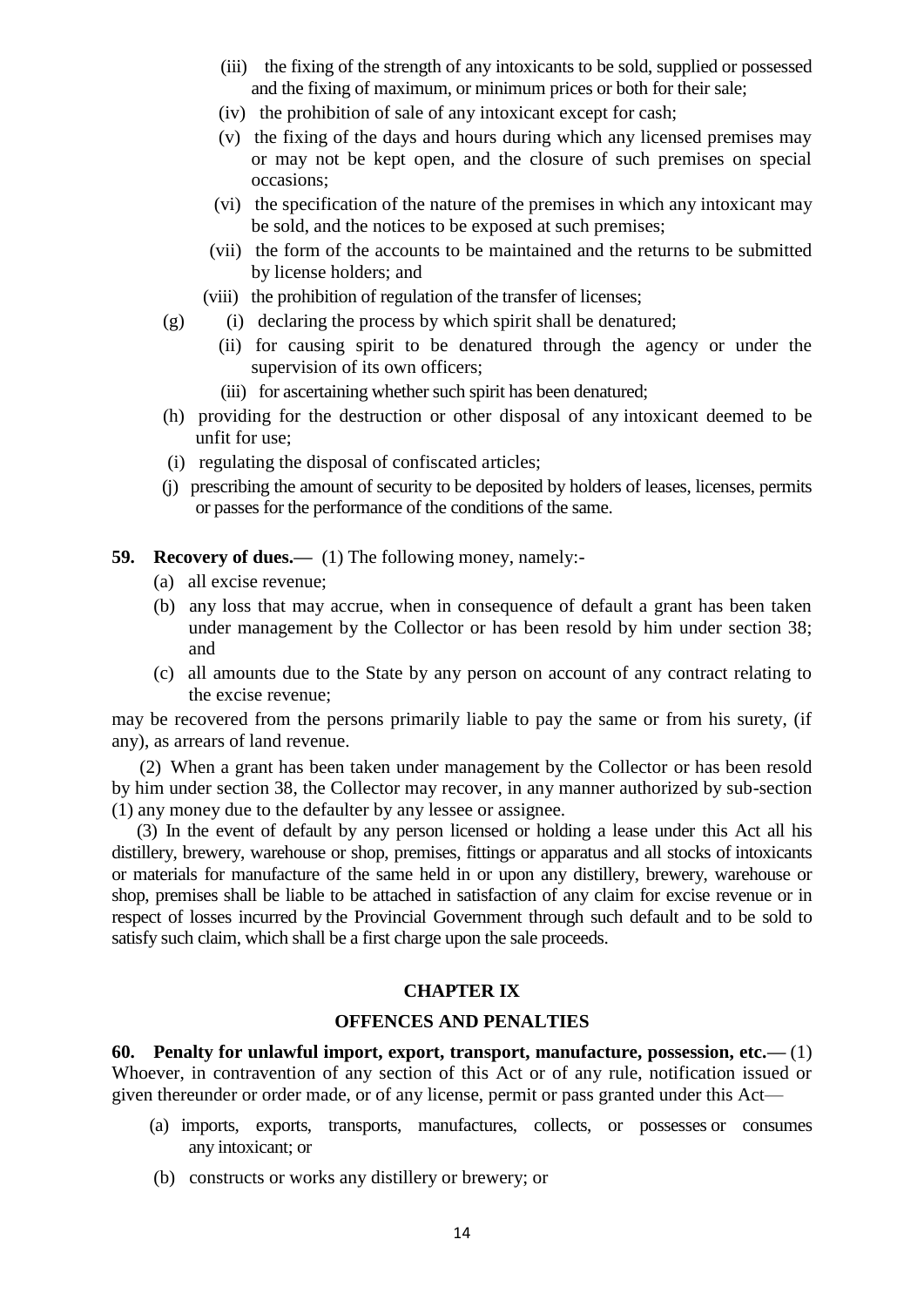(c) uses, keeps or has in his possession any material still, utensils, implement or apparatus whatsoever for the purpose of manufacturing any intoxicant other than tari;

shall be punishable for every such offence with imprisonment for a term which may extend to two years or with fine which may extend to one lac rupees, or with both; If penalty not paid, one year additional imprisonment.

 (2) Whosoever, in contravention of any section other than sections 28 and 29 of this Act or of any rule, notification issued or given thereunder or order made, or of any license, permit or pass granted under this Act—

- (a) sells any intoxicant; or
- (b) cultivates the hemps plant; or
- (c) transport any intoxicant; or
- (d) removes any intoxicant from any distillery, brewery or warehouse established or licensed under this Act; or
- (e) bottles any liquor, for the purposes of sale; or
- (f) taps or draws tari from any tari-producing tree;

shall be punishable with imprisonment for a term which may extend to one year or with fine which may extend to fifty thousand rupees, or with both;

**61. Penalty for unlawfully selling to persons under eighteen, or employing children or** 

**women.—** If any licensed vendor, or any person in his employ or acting on his behalf—

- (a) in contravention of section 28 sells or delivers any liquor or intoxicating drug to any person apparently under the age of eighteen years; or
- (b) in contravention of section 29, employs or permits to be employed, on any part of his licensed premises referred to in that section any child under the age of sixteen years or women; or
- (c) sells any intoxicant to a person who is drunk or intoxicated; or
- (d) permits drunkenness, intoxication, disorderly conduct or gambling on the licensed premises of such licensed vendor; or
- (e) permits any person whom he knows or has reason to believe to have been convicted of any non-bail able offence or any reputed prostitute to frequent his licensed premises, whether for the purposes of crime or prostitution or not;

he shall in addition to any other penalty to which he may be liable be punishable with a fine which may extend to fifty thousand rupees.

 When any licensed vendor or any person in his employ or acting on his behalf is charged with permitting drunkenness or intoxication on the licensed premises of such vendor and it is proved that any person was drunk or intoxicated on such premises, it shall lie on the person charged to prove that the licensed vendor or the person employed by him or acting on his behalf took all reasonable steps for preventing drunkenness or intoxication on such premises.

**62. Penalty for attempting to render denatured spirit fit for human consumption.—** Whoever attempts to render fit for human consumption any spirit, whether manufactured in Pakistan or not, which has been denatured, or has in his possession any spirit in respect of which he knows or has reason to believe that any such attempt has been made, shall be punished with imprisonment for a term which may extend to three months, or with fine, which may extend to 25 thousand rupees, or with both.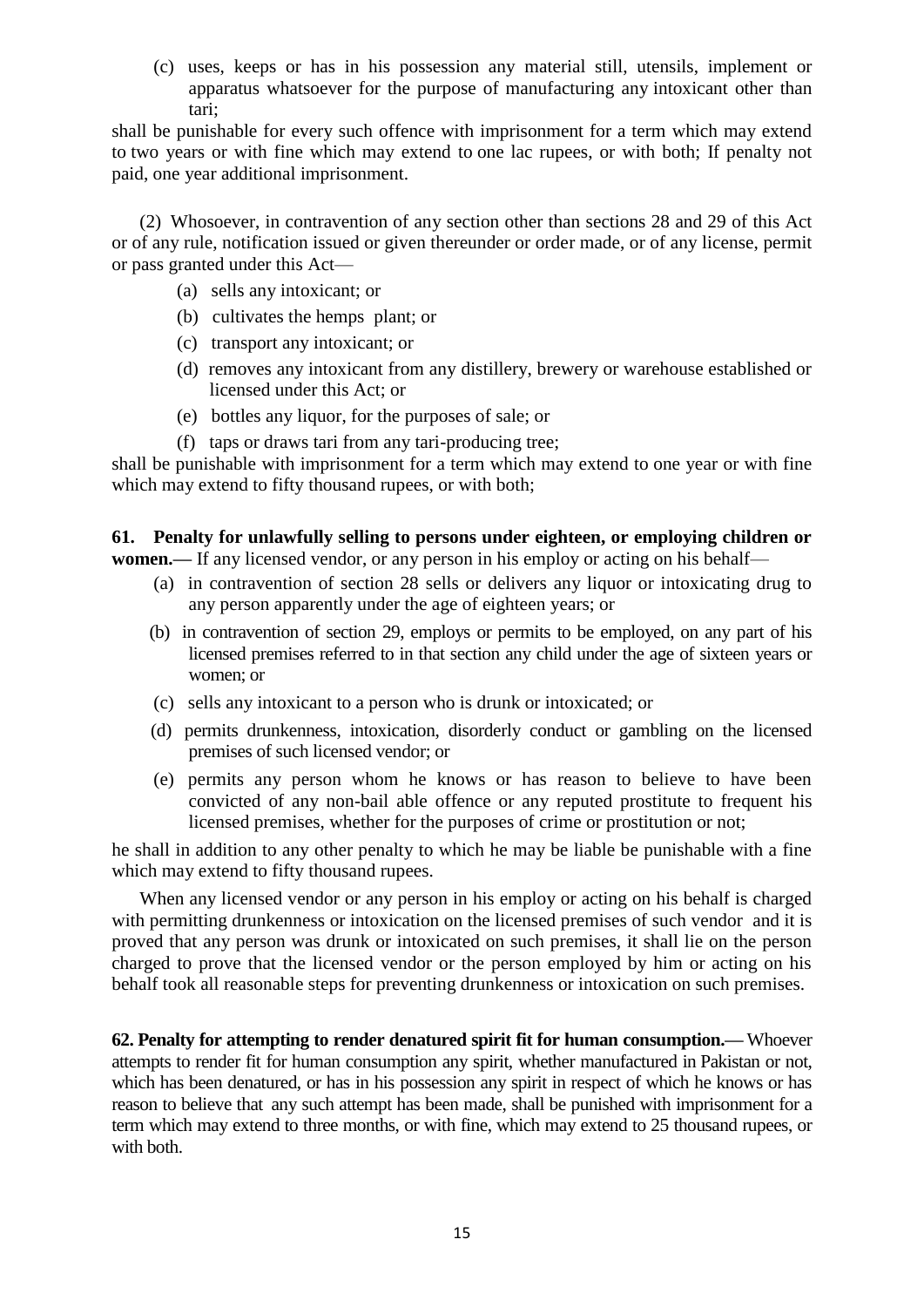**63. Penalty for fraud by licensed manufacture or vendor or his servant.—** If any licensed manufacturer or licensed vendor or any person in his employ or acting on his behalf:-

- (a) sells, or keeps or exposes for sale, as foreign liquor any liquor which he knows or has reason to believe to have been manufactured from rectified spirit or country liquor; or
- (b) marks any bottle, case, package or other receptacles containing liquor so manufactured from rectified spirit or country liquor or the cork of any such bottle, or deals with any bottle, case, package or other receptacle containing such liquor with the intention of causing it to be believed that such bottle, case, package, or other receptacle contains foreign liquor:

he shall be punishable with imprisonment for a term which may extend to three months, or with fine which may extend to twenty five thousand rupees, or with both.

**64. Penalty for certain acts by licensee or his servant.—** Whoever, being the holder of a license, permit or pass granted under this Act, or being in the employ of such holder or acting on his behalf:-

- (a) fails willfully to produce such license, permit or pass on the demand of any excise officer or of any other officer duly empowered to make such demand; or
- (b) in any case not provided for in section 60 willfully contravenes any rule made under section 57 or section 58; or
- (c) willfully does or omits to do anything in breach of any of the conditions of the license, permit or pass not otherwise provided for in this Act;

shall be punishable in case (a) with fine which may extend to twenty five thousand rupees, and in case (b) or case (c) with fine which may extend to five hundred rupees.

**65. Penalty for consumption in chemist's shop, etc.—** (1) If any chemist, druggist, apothecary or keeper of a dispensary allows any intoxicant which has not been *bona fide* medicated for medicinal purposes to be consumed on his business premises by any person not employed in his business, he shall be punishable with imprisonment for a term which may extend to three months, or with fine which may extend to one lac rupees, or with both.

 (2) If any person not employed as aforesaid consumes any such intoxicant on such premises, he shall be punishable with a fine which may extend to two hundred rupees.

**66. Manufacture, sale or possession by one person on account of another.—** (1) When any intoxicant has been manufactured or sold or is possessed by any person on account of any other person and such other person knows or has reason to believe that such manufacture or sale was, or that such possession is, on his account, the articles shall for the purposes of this Act be deemed to have been manufactured or sold by or to be in the possession of such other person.

 (2) Nothing in sub-section (1) shall absolve any person who manufactures sells or has possession of an intoxicant on account of another person from liability to any punishment under this Act for the unlawful manufacture, sale or possession of such article.

**67. Penalty for offences not otherwise provided for.—** Whoever is guilty of any act or intentional omission in contravention of any of the provisions of this Act, or of any rule, notification or order made, issued or given thereunder, and not otherwise provided for in this Act, shall be punishable for every such act or omission with a fine which may extend to fifty thousand rupees.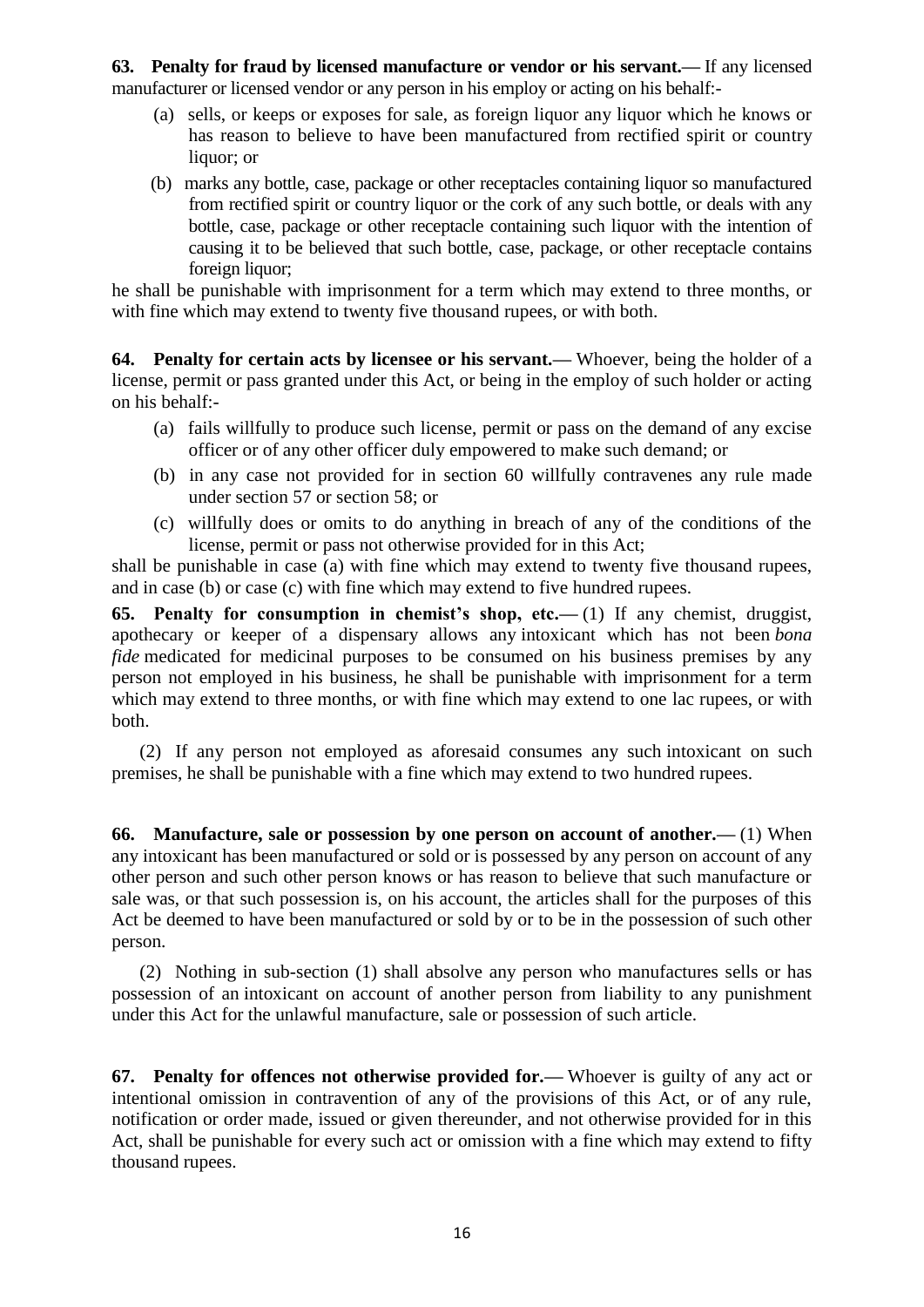**68. Attempt to commit offences punishable under the Act.—** Whoever attempts to commit or abets any offence punishable under this Act shall be liable to the punishment provided for the offence.

## **69. Penalty for excise officer making vexatious search, etc.—** If an excise officer—

- (a) vexatiously and unnecessarily enters or searches or causes to be entered or searched, any place under colour of exercising any power conferred by this Act; or
- (b) vexatiously and unnecessarily seizes the movable property of any person on the pretence of seizing or searching for any article liable to confiscation under this Act; or
- (c) vexatiously and unnecessarily searches, arrests or detains any person; or
- (d) without lawful excuse ceases or refuses to perform or withdraws himself from the duties of his office unless expressly allowed to do so in writing by the Collector or unless he shall have given to his immediate superior officer two months notice in writing of his intention to do so;

 He/she shall be warned or shall be liable to a fine which may extend to five thousand rupees or both.

**70. Report by investigating officer for institution of proceedings.—** If on an investigation by an excise officer empowered under section 45, sub-section (1), it appears that there is sufficient evidence to justify the prosecution of the accused, the investigating officer, shall submit a report (which shall for the purposes of section 190 of the Code of Criminal Procedure, 1898, be deemed to be a police report) to a magistrate having jurisdiction to inquire into or try the case and empowered to take cognizance of offences on police reports.

**71. Bail.—** Offences punishable under this Act shall be bailable within the meaning of the Code of Criminal Procedure, 1898.

**72. Security for appearance in case of arrest without warrant.—** (1) The Provincial Government] may empower any excise officer to grant bail, notwithstanding that such officer is not empowered under section 45.

 (2) When a person is arrested under this Act, otherwise than on warrant, by a person or officer who is not empowered to grant bail, he shall be produced before or forwarded to—

- (a) the nearest excise officer empowered to grant bail, or
- (b) the nearest officer-in-charge of a excise police station, whoever is nearer.

 (3) Whenever any person arrested under this Act, otherwise than on a warrant, is prepared to give bail, and is arrested by, or produced in accordance with sub-section (2) before an officer empowered to grant bail, he shall be released upon bail, or, at the discretion of the officer releasing him, on his own bond.

 (4) The provision of sections 499 to 502, 513, 514 and 515 of the Code of Criminal Procedure, 1898, shall apply, so far as may be, in every case in which bail is accepted or a bond taken under this section.

## **73. Penalty for not cooperating excise officers during inquiry or search under the Act***.*

If any person refuse to stop his vehicle or willfully decline to cooperate in giving search of a body or any vehicle or any place to any excise officer not below the rank of sub inspector such person shall be liable to imprisonment which may be extended to six months or liable to fine of rupees ten thousand or both.

**74. Cognizance of offences.—** (1) No magistrate shall take cognizance of an offence punishable—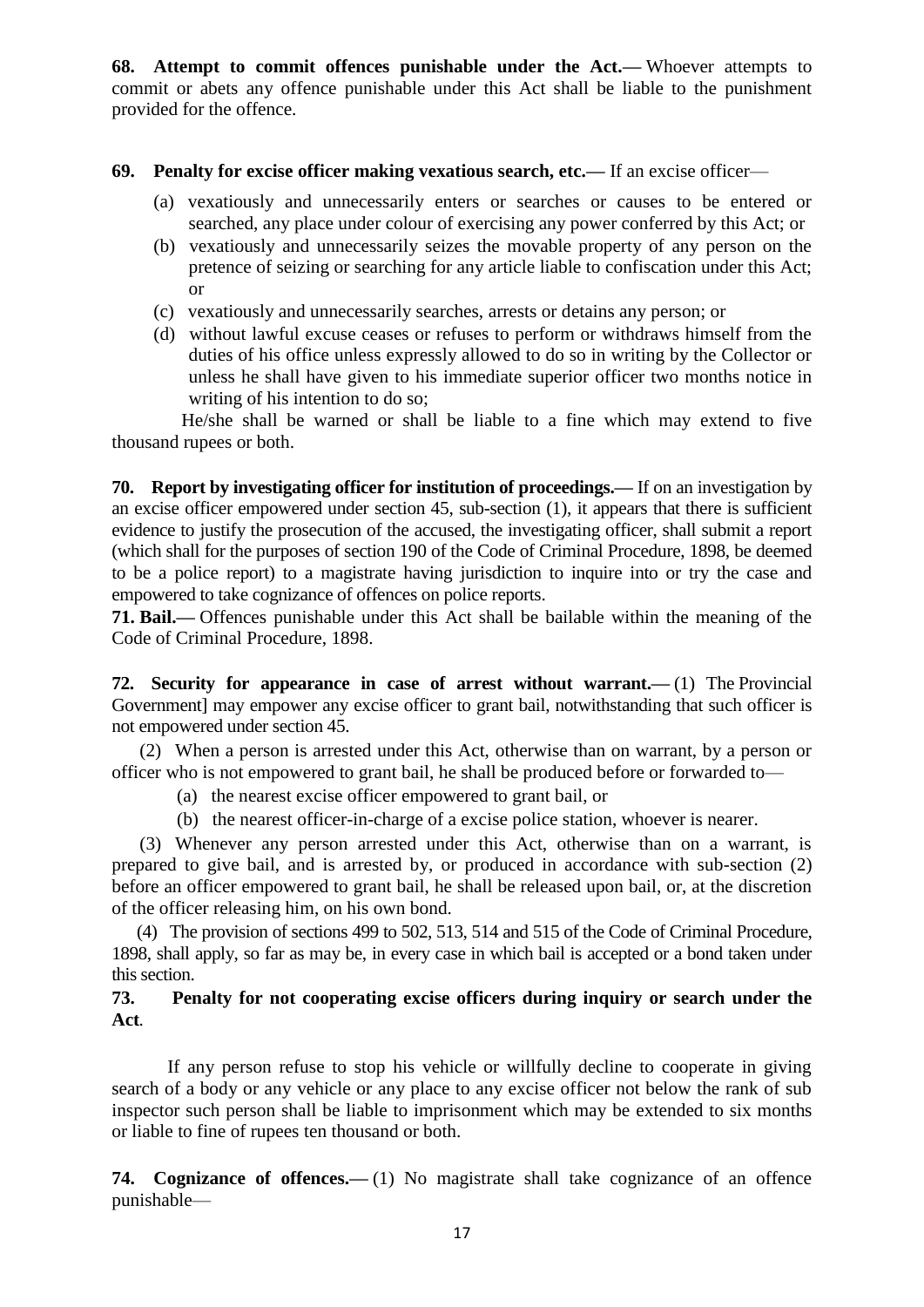- (a) under section 60 or section 65 except on his own knowledge or suspicion or on the complaint or report of an excise officer, or
- (b) under section 61, section 62, section 63, section 64, section 67 or section 69, except on the complaint or report of the Collector or an excise officer authorized by him in that behalf.

 (2) Except with the special sanction of the Provincial Government, no magistrate shall take cognizance of any offence punishable under this Act, unless the prosecution is instituted within six months after the date on which the offence is alleged to have been committed.

**75. Presumption as to commission of offence in certain cases.—** Whenever any person is found is possession of—

- (a) any still, utensil, implements or apparatus whatsoever or any part or parts thereof, such as are ordinarily used for the manufacture of any intoxicant other than tari:
- (b) any materials which have undergone any process towards the manufacture of an intoxicant or from which an intoxicant has been manufactured;

it shall be presumed, until the contrary is proved, that his possession was in contravention of the provisions of this Act.

**76. Liability of employer for offence committed by employee or agent.—** The holder of a licence, permit or pass under this Act as well as the actual offender, shall be liable to punishment, for any offence punishable under section 60, section 61, section 62, section 63 or section 64, committed by any person in his employ or acting on his behalf as if he had himself committed the same, unless he shall establish that all due and reasonable precautions were exercised by him to prevent the commission of such offence:

 Provided that no person other than the actual offender shall be punished with imprisonment except in default of payment of fine.

**77. Confiscation of article in respect of which offence committed.—** (1) Whenever an offence punishable under this Act has been committed;

- (a) every intoxicant or excise bottle in respect of which such offence has been committed together with the contents of excise bottle, if any;
- (b) every still, utensil, implement or apparatus and all materials in respect of or by means of which such offence has been committed;
- (c) every intoxicant or excise bottle lawfully imported, transported, manufactured, had in possession or sold, along with, or in addition to, any intoxicant or excise bottle liable to confiscation under clause (a);
- (d) every receptacle, package and covering in which any intoxicant or excise bottle, materials, still, utensil, implement or apparatus as aforesaid is or are found together with the other contents (if any) of such receptacle or package; and
- (e) every animal, cart, vessel, raft or other conveyance used in carrying such receptacle, package, covering or articles as aforesaid;

shall be liable to confiscation:

 Provided that when it is proved that the receptacles, animals, or other articles specified in clauses (d) and (e) are not the property of offender, they shall not be liable to confiscation if the owner thereof establishes that he had no reason to believe that such offence was being or was likely to be committed.